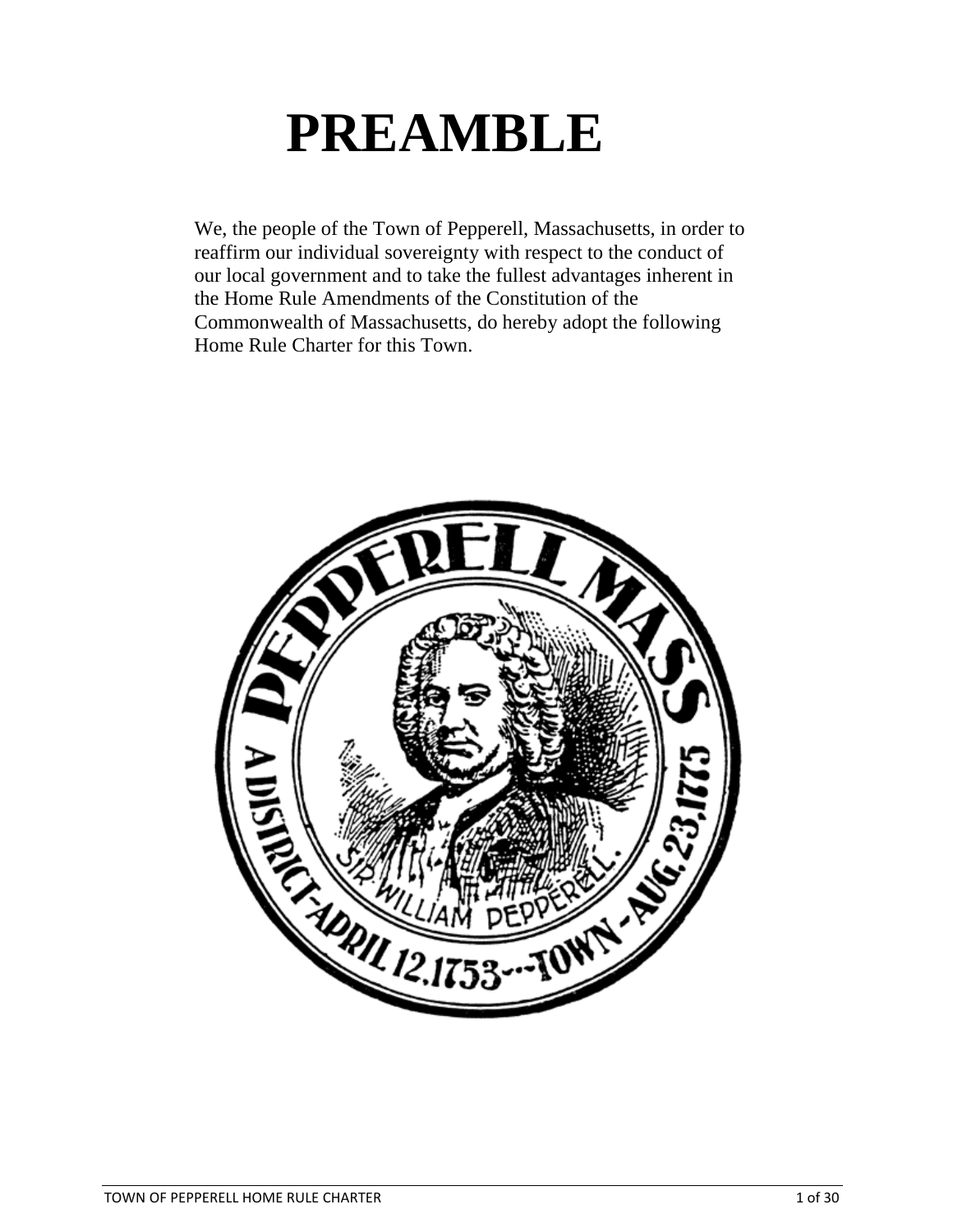This page intentionally left blank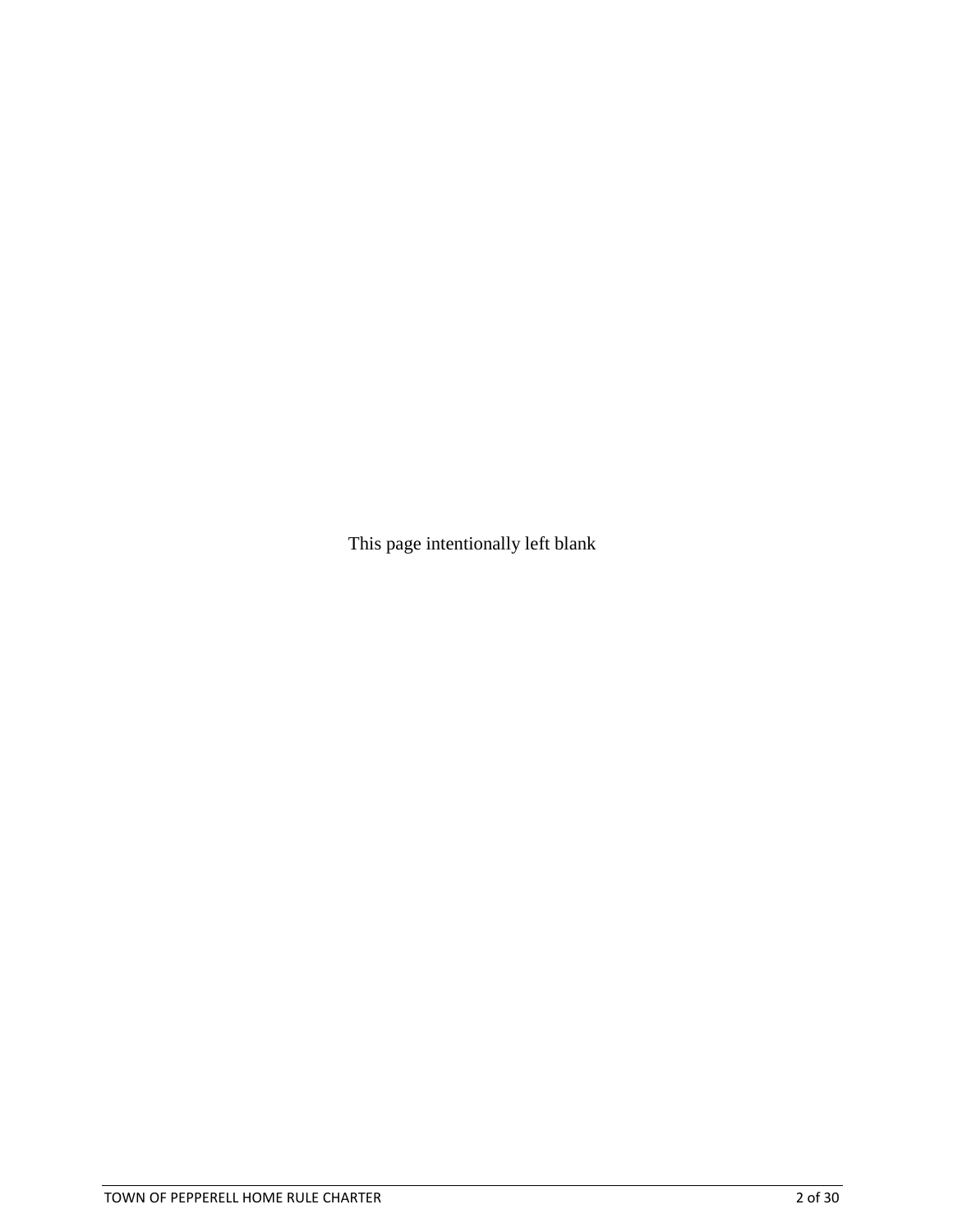# **TOWN OF PEPPERELL**

# HOME RULE CHARTER

# TABLE OF CONTENTS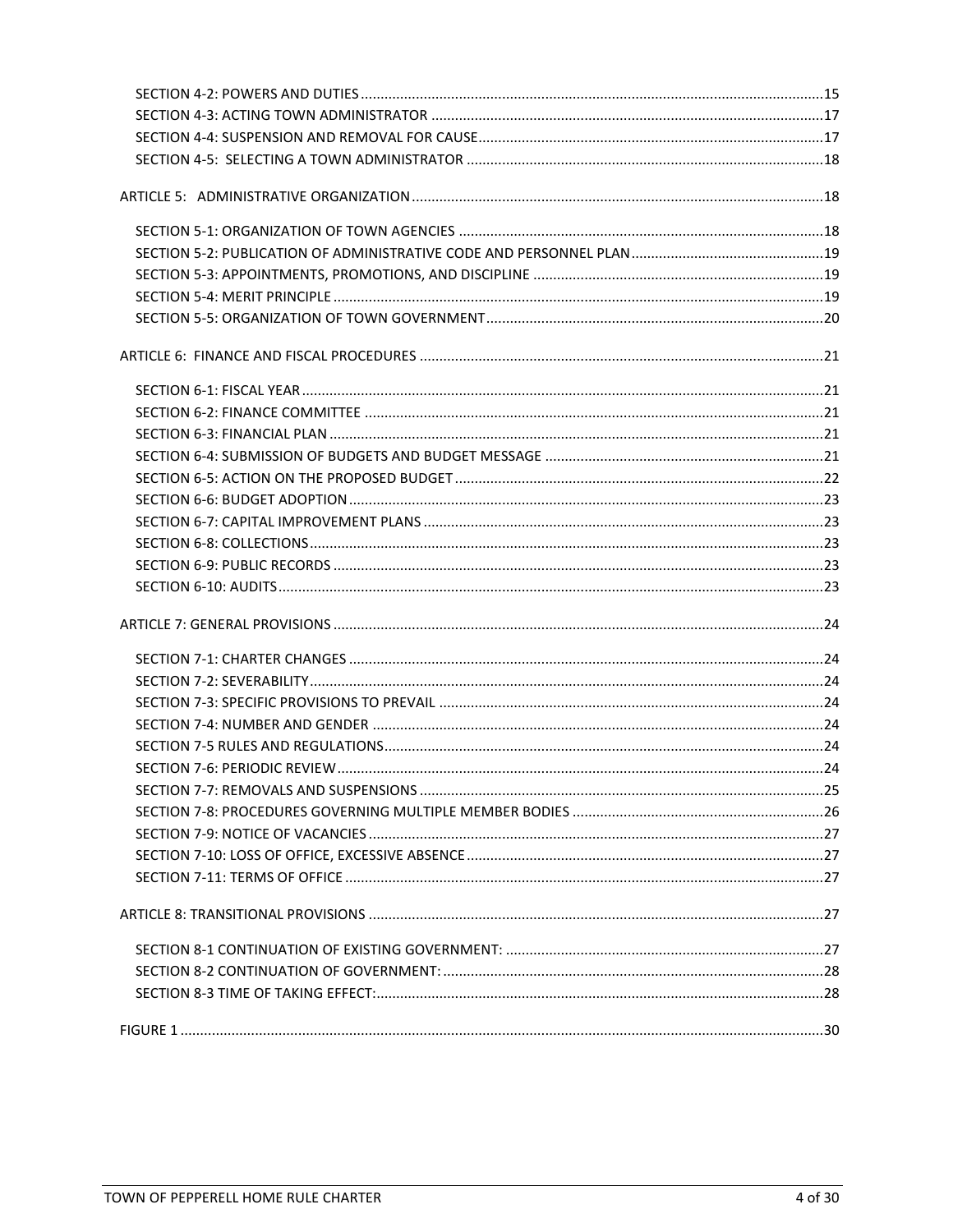# <span id="page-4-0"></span>ARTICLE 1: INCORPORATION; SHORT TITLE; POWERS

#### <span id="page-4-1"></span>SECTION 1-1: INCORPORATION

The inhabitants of the Town of Pepperell within the corporate limits as established by law shall continue to be a body corporate and politic with perpetual succession under the name "Town of Pepperell".

#### <span id="page-4-2"></span>SECTION 1-2: SHORT TITLE

This instrument shall be known and may be cited as the Pepperell Home Rule Charter.

#### <span id="page-4-3"></span>SECTION 1-3: POWERS OF THE TOWN

It is the intent and purpose of the voters of the Town, through the adoption of this Charter, to secure for the Town all the powers possible under the constitution and laws of the Commonwealth, as fully and as completely as though each power were specifically and individually enumerated herein.

# <span id="page-4-4"></span>SECTION 1-4: DIVISION OF POWERS

The administration of all of the fiscal, prudential and municipal affairs of the Town shall be vested in an executive branch headed by a board of selectmen. The legislative powers of the Town shall be vested in a town meeting open to all registered voters.

#### <span id="page-4-5"></span>SECTION 1-5: CONSTRUCTION

The powers of the Town of Pepperell under this Charter are to be construed liberally in its favor and the specific mention of any particular power is not intended to limit in any way the general powers of the Town of Pepperell as stated in Section 1-3.

#### <span id="page-4-6"></span>SECTION 1-6: INTERGOVERNMENTAL RELATIONS

Subject to the applicable requirements of any provision of the Constitution or statutes of the Commonwealth, the Town of Pepperell may exercise any of its powers or perform any of its functions and may participate in the financing thereof, jointly or in cooperation by contract or otherwise, with any one or more states or civil divisions or agencies thereof or the United States Government or any one or more agencies thereof.

#### <span id="page-4-7"></span>SECTION 1-7: PRECEDENCE OF CHARTER PROVISIONS

All General Laws, special laws, town by-laws, votes, rules and regulations of or pertaining to the Town which are in force when the Charter takes effect and which are not specifically or by implication repealed directly or indirectly hereby, shall continue in full force and effect until amended or rescinded by due course of law or until they expire by their own limitation.

#### <span id="page-4-8"></span>SECTION 1-8: ETHICS STANDARDS

Elected and appointed officers, employees and volunteers of the Town are expected to demonstrate, by their example, with their general conduct and in the performance of their duties and responsibilities, the highest ethical standards to the end that the public may justifiably have trust and confidence in the integrity of its government. Elected and appointed officers, employees and volunteers of the Town are expected to recognize that they act always as agents for the public, that they hold their offices or positions for the benefit of the public, that the public interest is their primary concern, and that they are expected to faithfully discharge the duties of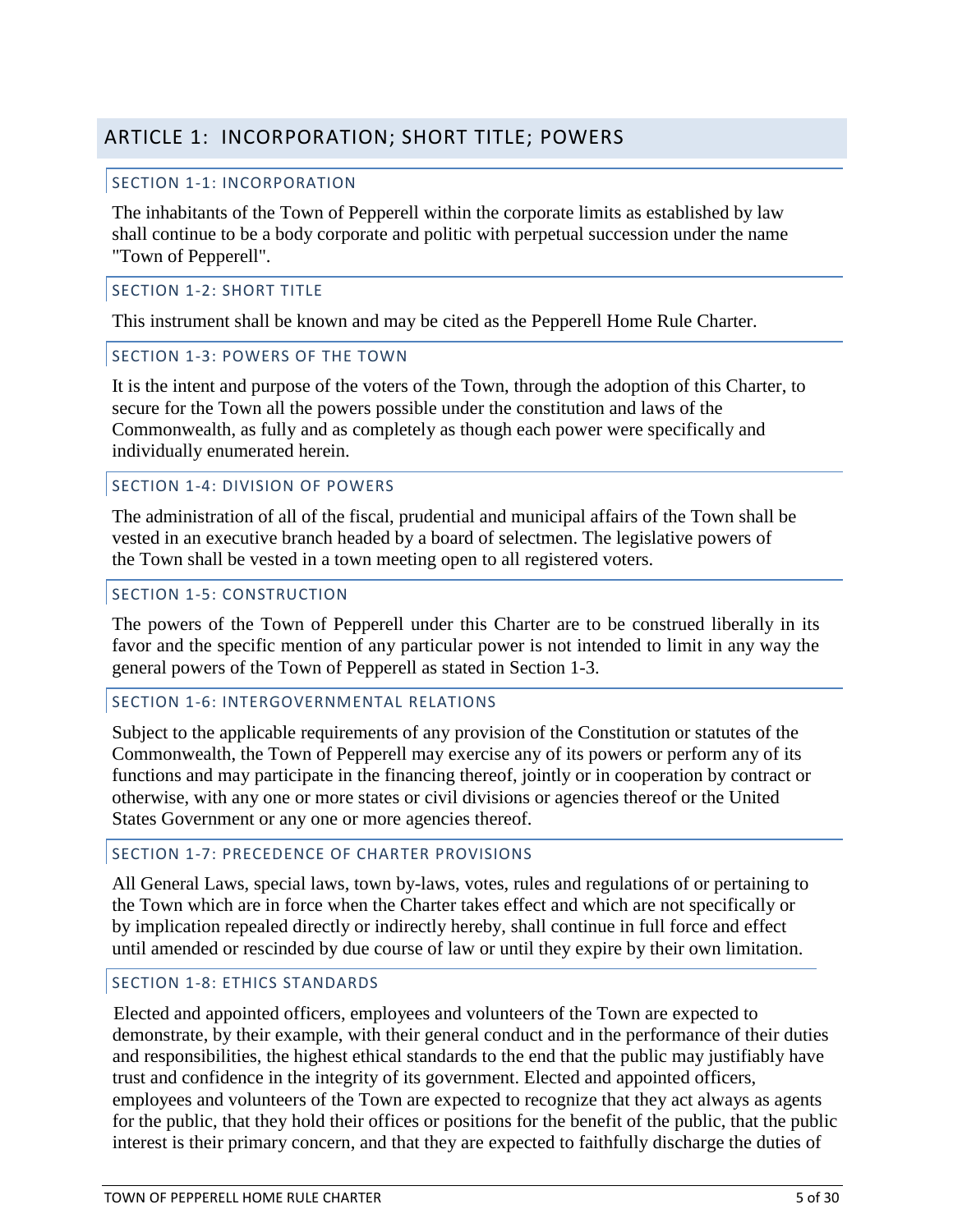their offices regardless of personal considerations. Elected and appointed officials, employees and volunteers of the Town shall not use their official positions to secure or grant special consideration, treatment, advantage, privilege or exemption to themselves or to any other person beyond that which is available to every other person.

# <span id="page-5-0"></span>ARTICLE 2: LEGISLATIVE BRANCH

#### <span id="page-5-1"></span>SECTION 2-1: TOWN MEETING

The legislative powers of the Town of Pepperell shall continue to be exercised by town meeting open to all registered voters.

#### <span id="page-5-2"></span>SECTION 2-2: PRESIDING OFFICER

The Moderator, elected as provided in Section 3-6, shall preside at all sessions of the Annual and the Special Town Meetings. He/she shall, at the first session of the Annual Town Meeting, appoint a Deputy Moderator, subject to ratification by the Town Meeting, to serve at any session of an annual or special town meeting in the event of his absence or disability. The Deputy Moderator may also temporarily serve when the Moderator has a conflict or the appearance of conflict arises, as determined by the Moderator, with regard to a particular article or matter under consideration. The Moderator, at all town meetings, shall regulate the proceedings, decide all questions of order, make public declaration of all votes, and may exercise such additional powers and duties as may be authorized by law, this Charter, by-law or other vote of the Town Meeting.

# <span id="page-5-3"></span>SECTION 2-3: COMMITTEES

- a. In General Subject to the provisions of this Charter and by such by-laws or other town meeting votes regarding committees as may be provided, the Moderator shall appoint for fixed terms the members of such committees of the Town Meeting, special or standing, as may from time to time be established. In addition to such specific powers, duties and responsibilities as may be provided to a town meeting committee by the by-law or vote establishing it, each such committee when acting within the scope of its authority shall have a right to examine the pertinent records of any town agency and to consult with, at reasonable times, any town officer, employee or agent.
- b. Finance Committee There shall be a finance committee, the members of which shall be appointed by the Board of Selectmen. The number of members, the term of office, and any other conditions of appointment or service as may be deemed necessary or desirable shall be established by by-law. No member of the Finance Committee shall serve on any other Board or Committee as a voting member except for a Charter Review Committee, or as may be provided by by-law. Any member of the Finance Committee running for any public office within the Town shall resign from the Finance Committee upon election.

The subject matter of all proposals to be submitted to a town meeting by warrant article shall be referred to the Finance Committee by the Board of Selectmen at the earliest practicable time, not to exceed seven (7) days, following their receipt by the Board of Selectmen. The Finance Committee shall report, in writing, its recommendations on every article contained in a town meeting warrant together with a statement of the reasons for each such recommendation. The Finance Committee shall hold one or more public hearings to permit public discussion of the subject matter of all articles contained in the warrant. The Finance Committee shall have such additional powers and duties as may be provided by General Law or by-law.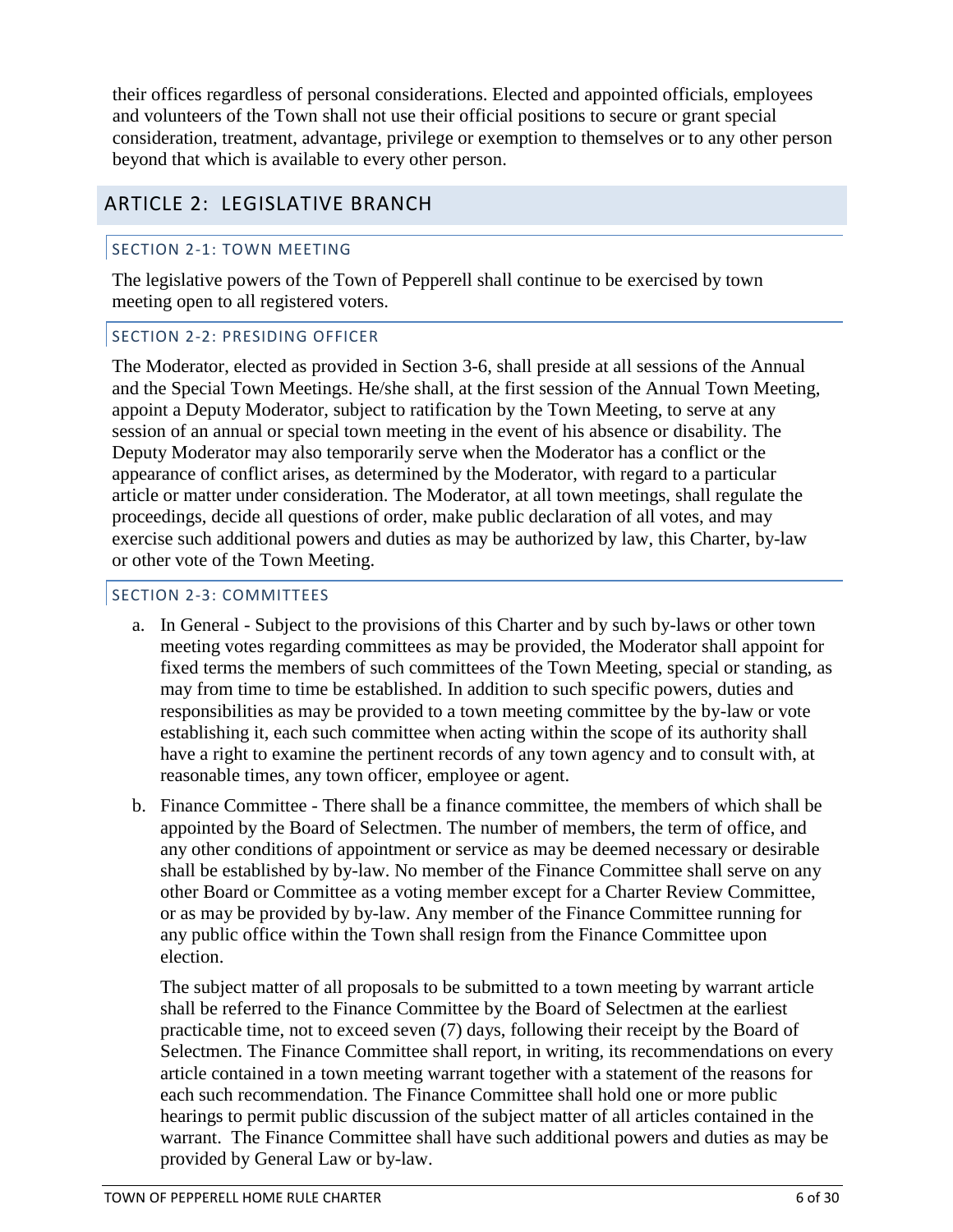The Finance Committee shall have authority to request additional information on budget matters directly from the Town Administrator.

# <span id="page-6-0"></span>SECTION 2-4: -ANNUAL TOWN MEETING

The Annual Town Meeting shall meet once in each calendar year as provided by by-law at a date in February, March, April, May, or June..

<span id="page-6-1"></span>SECTION 2-5: SPECIAL TOWN MEETING

Special town meetings may be held at the call of the Board of Selectmen at such times as it deems necessary, or desirable, in order to transact the legislative business of the Town in an orderly manner and in accordance with by-law.

- a. Town Initiated Special Town Meetings The Board of Selectmen shall give notice at least forty-five (45) days prior to the calling of a Special Town Meeting by publication in a local newspaper of such intention, except as otherwise provided by statute, and shall notify all town agencies, each town officer and chairpersons of multiple member bodies of its intention to do so. The Board of Selectmen may waive the forty-five (45) day notification for a special town meeting and give notice at least fourteen (14) days prior to calling a special town meeting if a situation exists where it has been determined, by the Board of Selectmen, to be in the best interests of the Town.
- b. Citizen Initiated Special Town Meetings Special town meetings may also be held upon request in writing of two hundred registered voters of the Town. The Board of Selectmen shall call a special town meeting, to be held not sooner than twenty-one (21) days nor later than forty-five (45) days after the receipt of such request.

#### <span id="page-6-2"></span>SECTION 2-6: TOWN MEETING WARRANTS

Every town meeting shall be called by a warrant issued by the Board of Selectmen, which shall state the time and place at which the meeting is to convene and, by separate articles, the subject matter to be acted upon. The publication of the warrant for every town meeting shall be in accordance with a town by-law governing such matters.

# <span id="page-6-3"></span>SECTION 2-7: INITIATION OF WARRANT ARTICLES

- a. Initiation The Board of Selectmen shall receive all petitions addressed to it and which request the submission of any matter to the Town Meeting and which are filed by: (1) any town officer, (2) any multiple member body acting by a majority of its members, (3) any ten (10) voters for an annual town meeting and any one hundred (100) voters for a special town meeting. Requirements for inclusion on the warrant are prescribed in subsection (c).
- b. Referral Forthwith following receipt of any proposed warrant article the Board of Selectmen shall furnish a copy of the proposal to the Chairperson of the Finance Committee, a copy to be posted on the Town bulletin board and shall cause such other distribution to be made of each such proposal as may be required by law.
- c. Inclusion on Warrant
	- i. Annual Town Meeting: The Board of Selectmen shall include on the warrant for an annual town meeting the subject matter of all petitions received up to forty-five (45) days prior to the date fixed by by-law for the Town Meeting to convene. Citizen petitions must be accompanied by the signatures of at least ten (10) registered voters to be included on the warrant.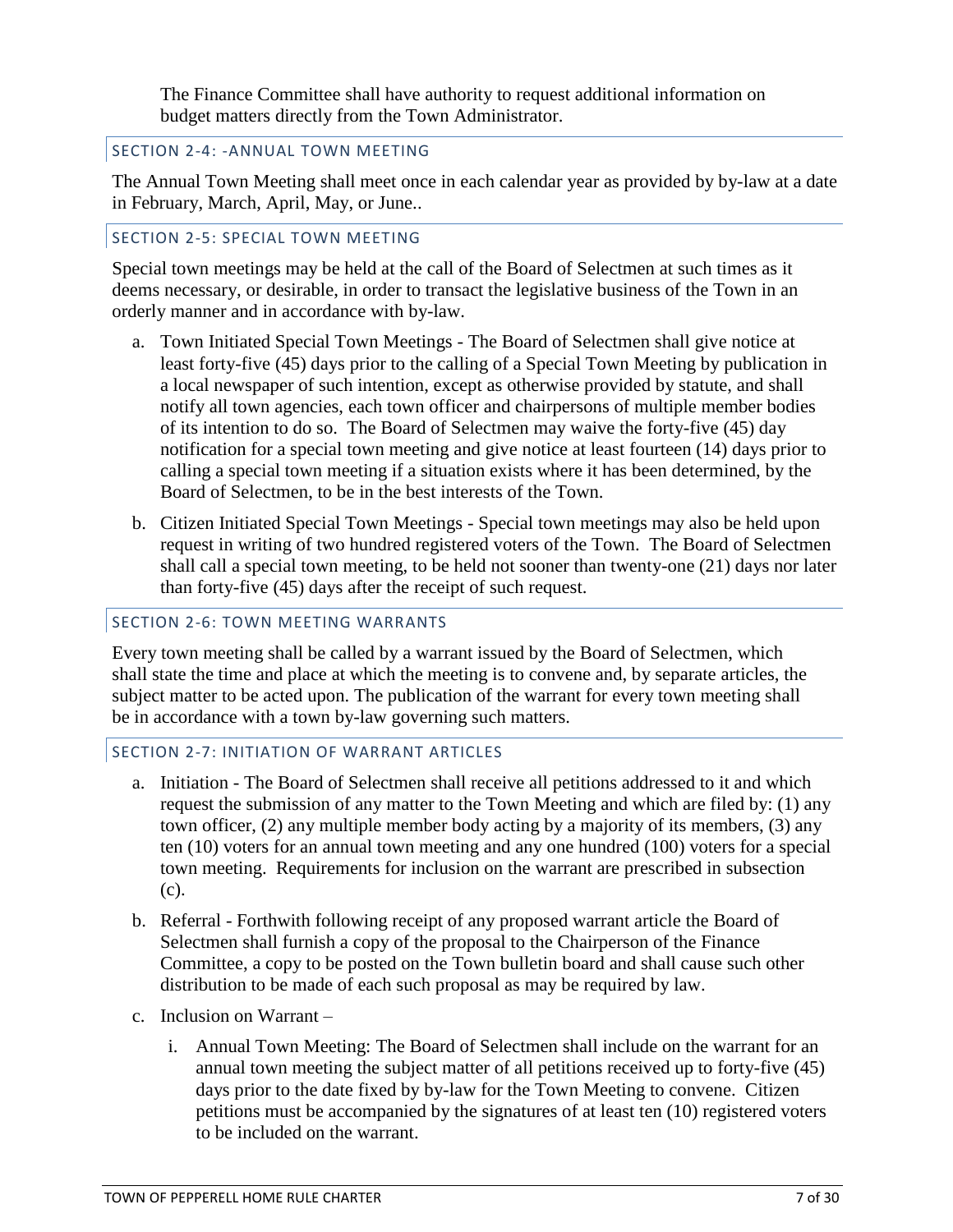ii. Special Town Meeting: The Board of Selectmen shall include in the warrant for such special town meeting the subject matter of all petitions which are received at its office before normal close of business on the thirtieth day prior to the date of the Special Town Meeting. Citizen petitions must be accompanied by the signatures of at least one hundred (100) registered voters to be included on the warrant.

The written requests of registered voters for the insertion of subjects in town meeting warrants shall not be valid unless the required number of registered voters not only sign their names but also state their residence, with street and number, if any. The Board of Selectmen shall submit such written requests to the Town Clerk who shall check and forthwith certify the number of signatures so checked which are names of voters in the Town, and only signatures so checked and certified shall be counted. A greater number of signatures than are required in each case need not be certified.

With the exception of citizen petitions and ongoing union negotiations, any proposed warrant article requesting expenditure of town funds shall include an estimated cost. Warrant articles requesting expenditure of town funds that do not include estimated costs shall be rejected by the Board of Selectmen.

With the exception of citizen petitions, all proposed warrant articles shall be subject to review by Town Counsel. Any proposed article deemed to be illegal by Town Counsel shall be rejected by the Board of Selectmen.

# <span id="page-7-0"></span>SECTION 2-8: AVAILABILITY OF TOWN OFFICIALS AT TOWN MEETINGS

- a. Every town officer, the Chairperson of each multiple member body, and the head of each department, excluding representation from the regional school districts, shall attend all sessions of the Town Meetings for the purpose of providing the Town Meeting with information pertinent to matters appearing in the warrant. In the event any town officer, chairperson of a multiple member body, or department head is to be absent due to illness or other reasonable cause, such person shall designate a deputy to attend and to represent the office, multiple member body or department. If any person designated to attend town meetings under this section is not a voter, such person shall, notwithstanding, have a right to address the meeting for the purpose of compliance with this section.
- b. No meeting of any multiple member body or town agency shall be convened or be in a session during a session of any town meeting.

# <span id="page-7-1"></span>SECTION 2-9: CLERK OF THE MEETING

The Town Clerk shall serve as clerk of town meetings, give notice of all adjourned sessions thereof, record its proceedings, and perform such duties in connection therewith as may be provided by General Law, by this Charter, by by-law, or by other town meeting vote.

If in a town meeting the office of the Town Clerk is vacant, the Moderator shall appoint a clerk pro tempore. In the event of the unavoidable absence of the Town Clerk, the Town Clerk shall designate a substitute. If the Town Clerk fails to name a substitute, then the Moderator shall also be empowered to appoint a clerk pro tempore.

# <span id="page-7-2"></span>SECTION 2-10: RULES OF PROCEDURE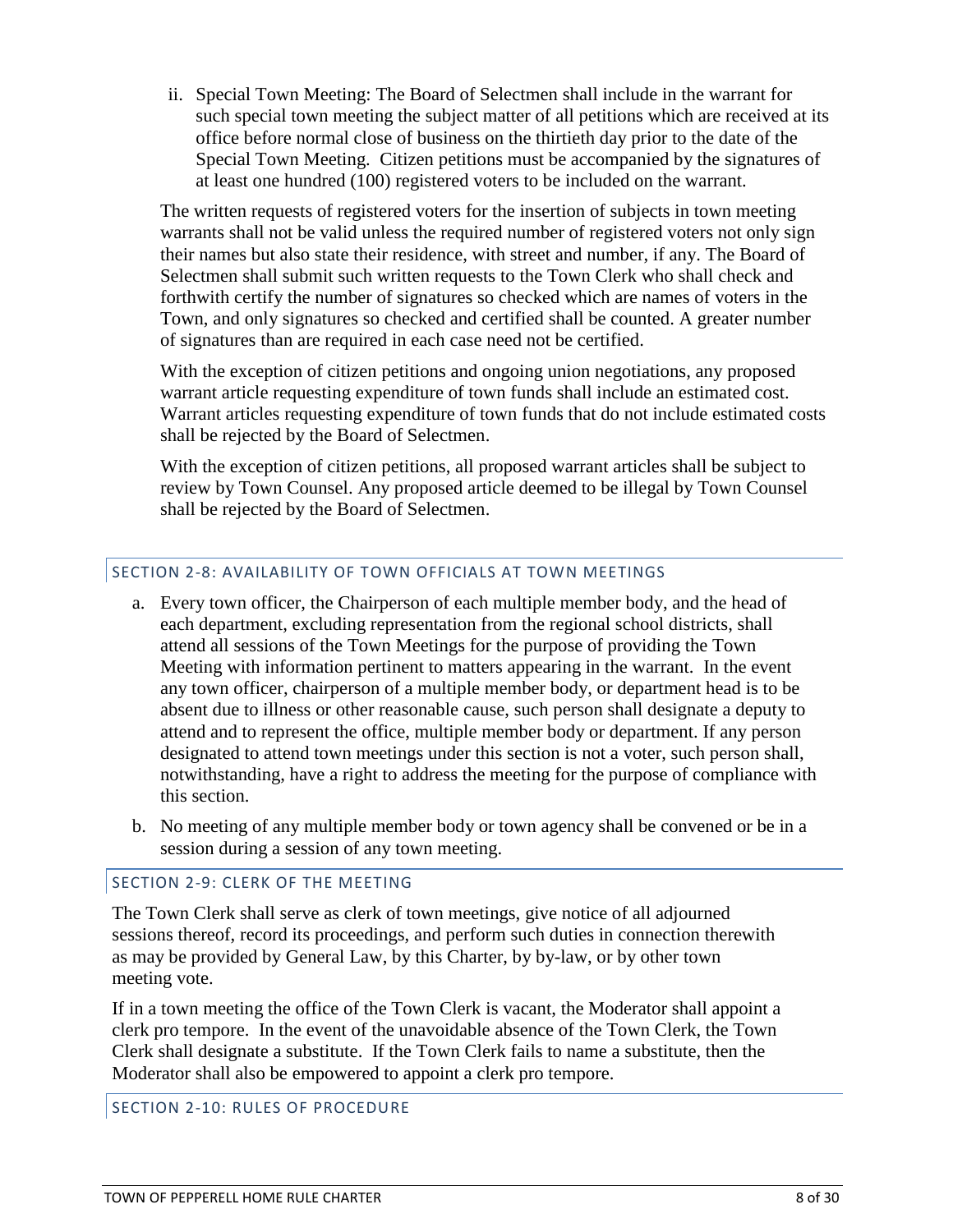The Town Meetings may, by by-law, establish and from time to time amend, revise or repeal rules to govern the conduct of all town meetings.

# <span id="page-8-0"></span>SECTION 2-11: REPORT TO THE VOTERS

There shall be published for every town meeting a copy of the warrant, together with its articles, a report to the voters which shall contain the explanation and relevant data submitted by the proponents of each article; provided, however, that in the alternative, the Town Administrator may direct that excessive supporting material necessary for consideration of particular articles, in lieu of inclusion in the written report to the voters, be made reasonably available for inspection at public locations before the Town Meeting. The written report for each annual town meeting shall be comprised of the following: (1) the written report of the Planning Board setting forth its findings and recommendations as to all zoning articles; (2) the written report of the Finance Committee, setting forth its findings, conclusions and recommendations, including the reasons thereof, regarding all of the monetary articles in the warrant; and (3) with respect to each warrant article, in addition to the reports of the Planning Board and the Finance Committee, the written report of any proponent or sponsor of the warrant article and of any multiple member body or town agency that is required to review, recommend or sponsor the warrant article by by-law, appointment or otherwise. All proposed warrant articles shall be accomplished by the required explanation and relevant data at the time of submission. The Board of Selectman shall have the sole discretion to determine what material meets the intent of this Charter provision in preparing the report to the voters.

The report for the Annual Town Meeting shall also include, as an appendix, the Capital Program defined in Section 6-7, setting forth a 5-year capital outlay program for the information and guidance of town meeting. The Board of Selectmen shall have the opportunity to include in the report its conclusions and recommendations, including the reasons thereof, regarding articles in the warrant that relate to its general superintendence over the administration of town affairs.

The report shall be made available to residents of the Town via the Town Website and by any other method determined by the Board of Selectmen not later than the seventh day before the date on which the opening session of the annual town meeting is to be held; provided, however, that the failure to make the report available shall not prohibit a town meeting from acting upon the matters set forth in the warrant and shall not affect the validity of the proceedings at a town meeting.

# <span id="page-8-1"></span>SECTION 2-12: GENERAL POWERS AND DUTIES OF THE TOWN MEETINGS

Town meetings shall be vested with all the legislative powers of the town.

# <span id="page-8-2"></span>ARTICLE 3: ELECTED OFFICIALS

#### <span id="page-8-3"></span>SECTION 3-1: IN GENERAL

- a. Elective Offices The offices to be filled by the voters shall be:
	- i. Board of Selectmen: 3 members, 3 year term, staggered
	- ii. Planning Board: 5 members, 5 year term, staggered
	- iii. School Committee: 2 members, 3 year term, staggered
	- iv. Moderator: 1 member, 3 year term
	- v. Board of Library Trustees: 6 members, 3 year term, staggered
	- vi. Board of Health: 3 members, 3 year term, staggered
	- vii. Housing Authority: 5 members, 5 year term, staggered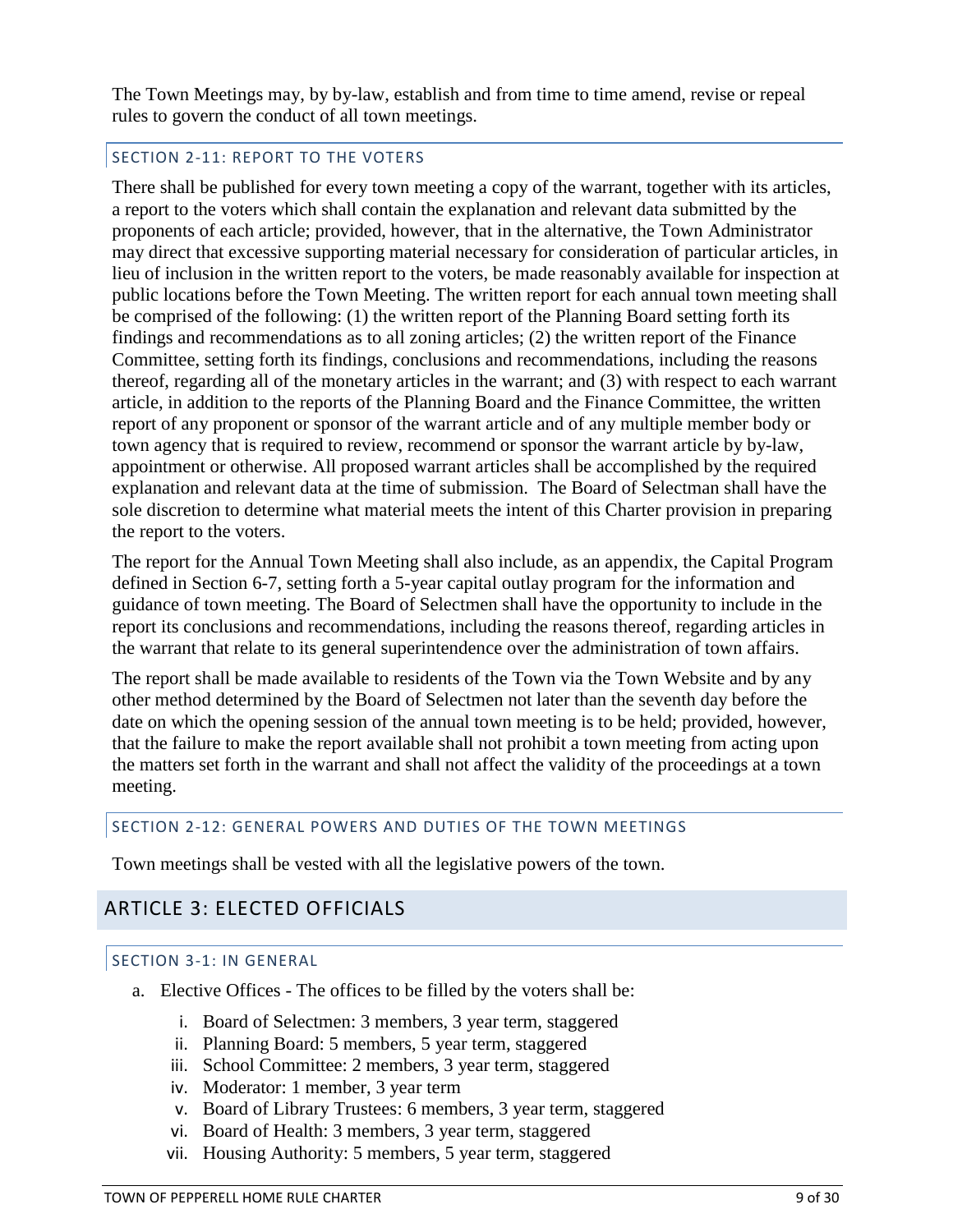- viii. Board of Assessors: 3 members, 3 year term, staggered
- ix. DPW commissioners (3 elected, 2 appointed)
- x. In addition, members of boards or representatives to regional authorities or districts as may be established by law or by inter-local agreement may also be filled by ballot at town elections.
- b. Eligibility Subject to the recall provisions in this Charter, any voter shall be eligible to hold any elective town office, provided however, that no person shall simultaneously hold more than one elected town office as defined by this section.
- c. Town Election The annual election of town officials and for the determination of all questions to be referred to the voters, shall be held on such date as may from time to time be provided by by-law.
- d. Compensation Elected town officials shall receive such compensation for their services as may be appropriated annually for such purpose.
- e. Coordination Notwithstanding their election by the voters, the town officers named in this section shall be subject to the call of the Board of Selectmen, the Town Administrator, or Finance Committee at all reasonable times, for consultation, conference, and discussion on any matter relating to their respective offices.

#### <span id="page-9-0"></span>SECTION 3-2: BOARD OF SELECTMEN

- a. Composition, Term of Office There shall be a board of selectmen consisting of three (3) members elected for terms of three (3) years each, so arranged that the terms of as nearly equal number of members as is possible shall expire each year.
- b. Powers and Duties The executive powers of the Town of Pepperell shall be vested in the Board of Selectmen which shall be deemed to be the chief executive officer of the Town. The Board of Selectmen shall be accountable to the Town, to the extent provided for in this Charter, for events and activities of the Town, as performed by Employees and Boards under its authority. The Board of Selectmen shall have all of the executive powers it is possible for a board of selectmen to have and to exercise, unless otherwise limited in this Charter. The Board of Selectmen shall serve as the chief policy-making agency of the Town. It shall be responsible for the issuance of policy directives and guidelines to be followed by all town agencies serving under it and, in conjunction with other elected town offices, to develop and to promulgate policy guidelines designed to bring all agencies of the Town into harmony. The Board shall assure compliance with policy directives. Nothing in this section shall be construed to authorize any member of the Board of Selectmen, or a majority of such board, to become involved in the day-today administration of any town agency. It is the intention of this provision that the Board of Selectmen shall act through the adoption of policy guidelines which are to be implemented by officers and employees appointed by or under its authority. The Board of Selectmen shall maintain liaison with all town boards, commissions, and committees and shall mediate disputes among town boards, commissions and committees. The Board of Selectmen shall cause a record of all its official acts to be kept. To aid it to perform its duties, the Board of Selectmen shall appoint a town administrator. The Board of Selectmen shall, according to Chapter 41 Section 23B of MGL, have the power to make investigations, and may authorize the Town Administrator to investigate the affairs of the Town and the conduct of any town department, office, or agency, including any doubtful claims against the Town. The Board of Selectmen shall have the authority to appoint town boards in accordance with the provisions of this Charter. Members of the Board of Selectmen shall be ineligible to serve on multiple member bodies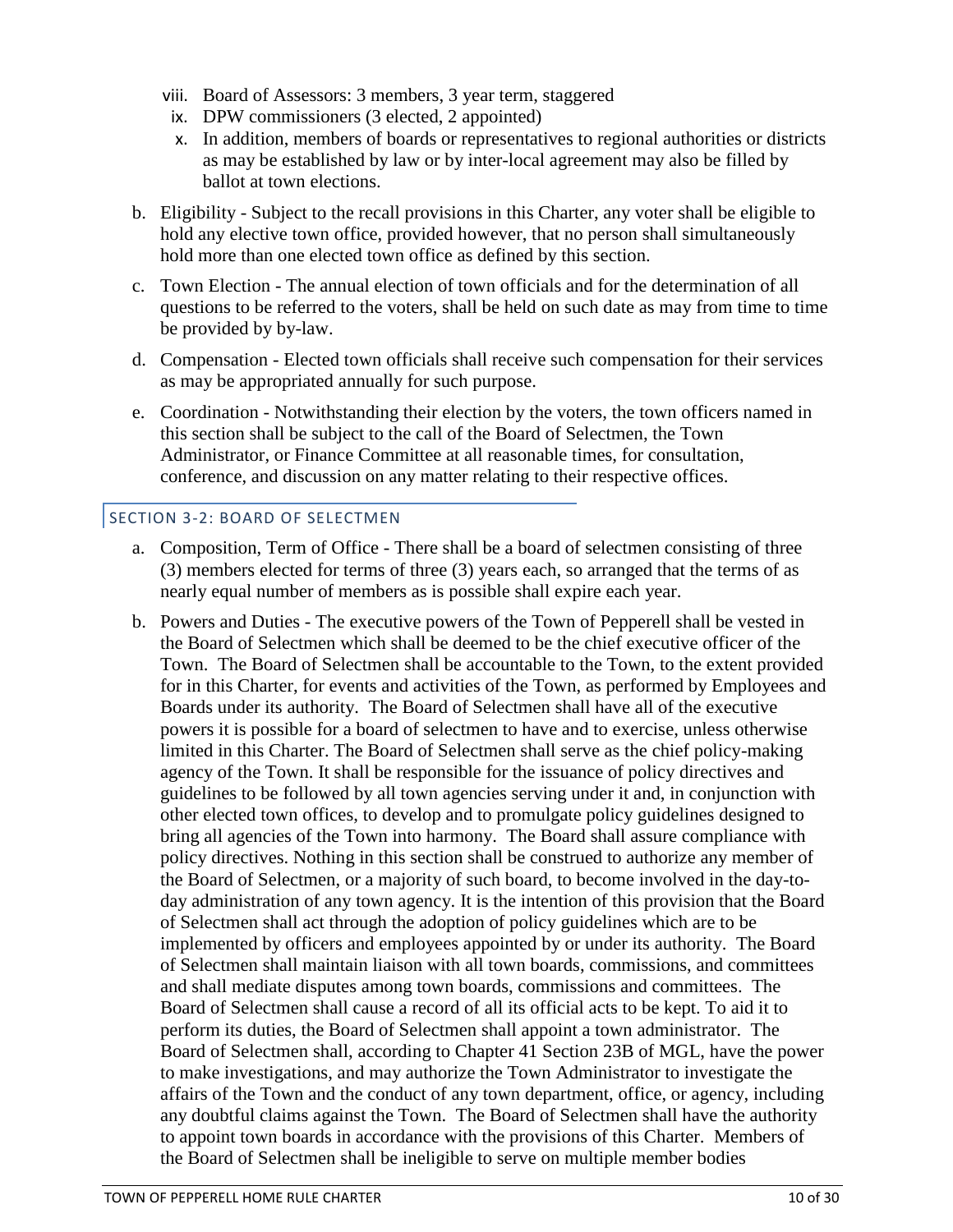established by this Charter or by by-law to which the Board of Selectmen is the appointing authority. The Board of Selectmen shall be recognized as head of the Town government for all ceremonial purposes.

c. Licensing Authority - The Board of Selectmen shall act as the licensing authority of the Town and shall have the power and responsibility required to issue licenses, to make all necessary rules and regulations regarding the issuance of such licenses, and to attach conditions and impose such restrictions as it considers to be in the public interest, and further to enforce, or cause to be enforced, the laws, rules, and regulations relating to all businesses for which it issues licenses.

#### <span id="page-10-0"></span>SECTION 3-3: NORTH MIDDLESEX REGIONAL SCHOOL COMMITTEE

- a. Composition, Term of Office The Town shall choose such number of representatives and for such terms of office to represent the Town of Pepperell on the North Middlesex Regional School District Committee as may be provided for in an agreement entered into and approved by each of the participating municipalities.
- b. Powers and Duties The North Middlesex Regional School Committee shall have all of the powers and duties which are given to regional school committees under the constitution, laws and regulations of the Commonwealth and additional powers and duties as may be authorized by the regional agreement, by by-law or other vote of the Town Meetings of all of the towns of the North Middlesex Regional School District.

# <span id="page-10-1"></span>SECTION 3-4: HOUSING AUTHORITY

- a. Composition, Term of Office There shall be a Housing Authority consisting of five (5) members serving for five (5) years each, so arranged that the term of one member shall expire each year. Four of the members shall be elected by the voters and the fifth member shall be appointed as provided by the General Laws.
- b. Powers and Duties The Housing Authority shall make studies of the housing needs of the community and shall provide programs to make available housing for families of low income and for elderly persons of low income. The housing authority shall have such other powers and duties as are assigned to housing authorities by General Laws.

# <span id="page-10-2"></span>SECTION 3-5: LIBRARY TRUSTEES

- a. Composition, Term of Office There shall be a Board of Library Trustees consisting of six (6) members elected for terms of three (3) years each, so arranged that the term of at least two (2) members shall expire each year.
- b. Powers and Duties The Board of Library Trustees shall be responsible for the management of the free public library of the Town, the property, and the staff. The board of library trustees shall have all the powers and duties which are given to library trustees by General Laws and shall have additional powers and duties as are provided by this Charter, by by-law or by town meeting vote, as well as any powers, duties, and responsibilities as may be imposed by the terms of any public trust.

#### <span id="page-10-3"></span>SECTION 3-6: MODERATOR

- a. Term of Office There shall be a town moderator elected for a term of three (3) years.
- b. Powers and Duties The Town Moderator shall be the presiding officer of the Town Meeting and regulate its proceedings, as provided in Section 2-2, and shall perform all other powers and duties given to moderators under the constitution and General Laws,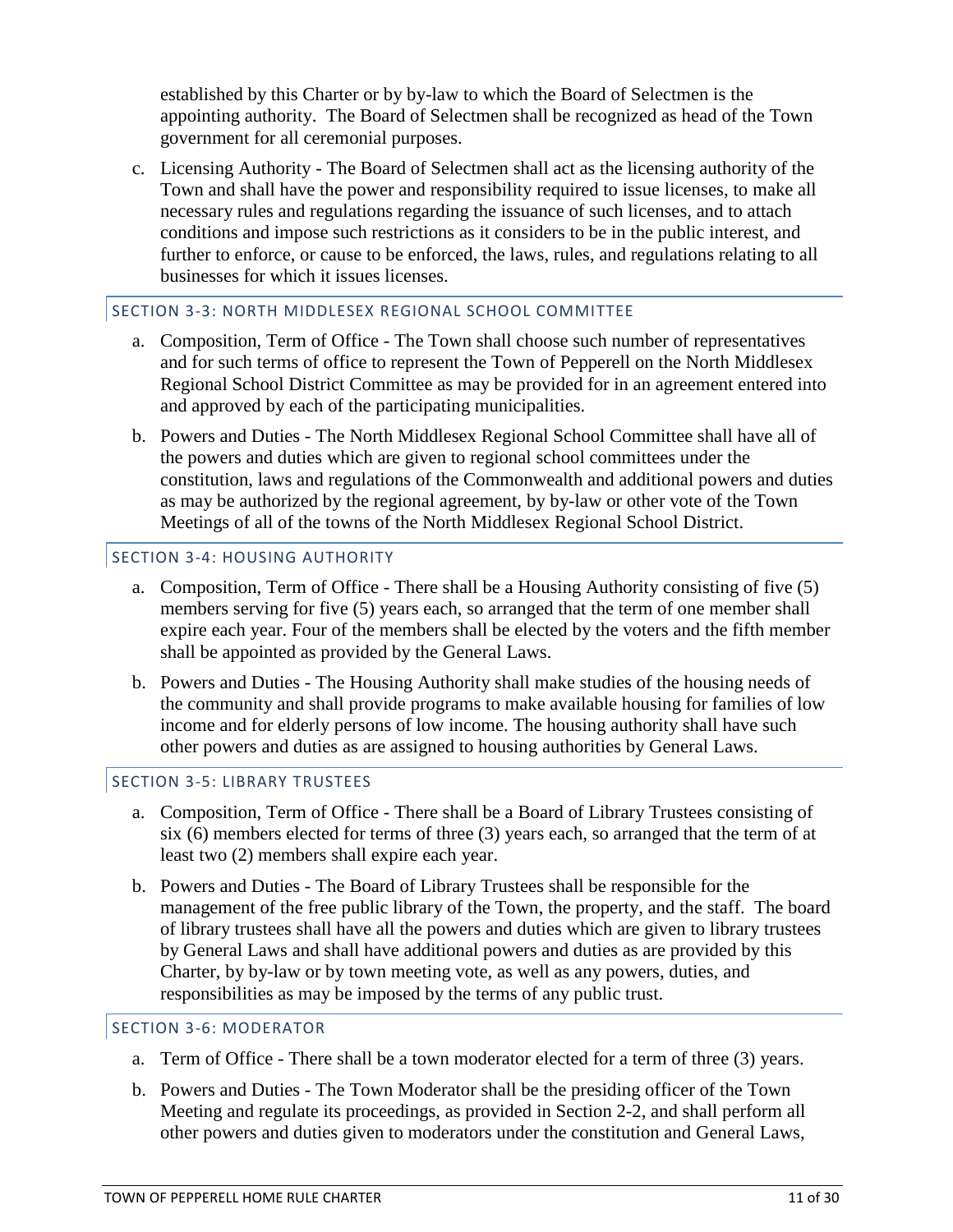unless otherwise limited elsewhere in this Charter, and such additional powers and duties as may be authorized by this Charter, by by-law or by other town meeting vote.

#### <span id="page-11-0"></span>SECTION 3-7: FILLING OF VACANCIES

- a. Multiple Member Board
	- If there is a vacancy in a board consisting of two or more members, other than the Board of Selectmen, the remaining members shall forthwith give written notice of any such vacancy to the Board of Selectmen. After at least ten (10) days of the publically posted vacancy, the Board of Selectmen with the remaining members or member of such board shall fill such vacancy by a joint vote.
	- If such notice of the vacancy is not given within thirty (30) days following the date on which such vacancy occurs the Board of Selectmen shall, after a one (1) week notice, fill such vacancy without participation by the remaining members of the multiple member board. The appointment will be made by vote and carried by a simple majority.
	- The person chosen to fill any such vacancy shall serve in such office until the next regular town election at which the balance of the unexpired term, if any, shall be filled. The person elected shall begin the unexpired term as provided by by-law.
- b. Board of Selectmen If there is a failure to elect or if a vacancy occurs in the office of selectmen and six (6) months or more will elapse before the next annual town election the remaining selectmen shall, forthwith, call a special election to fill the vacancy until the next annual election; at such annual election, the seat shall be filled for the remainder of the term of office. If the vacancy occurs in the office of selectmen and more than three (3) but less than six (6) months will elapse before the next annual town election, the remaining selectmen shall call a special election to fill the vacancy only upon the request, in writing, of two hundred (200) or more registered voters of the Town of Pepperell.
- c. Town Moderator If there is a failure to elect, or if a vacancy occurs in the office of Town Moderator; the office of Town Moderator shall be filled by Town Meeting vote. The Town Moderator shall be elected by ballot by registered voters, as certified by the Town Clerk, present at Town Meeting, to preside at all town meetings and fulfill the duties of Town Moderator. The term of office shall begin as soon as he/she is qualified and shall continue for the remainder of the term.
- d. North Middlesex Regional School Representative If there is a failure to elect or if a vacancy occurs in the office of regional school representative representing the town, the regional school committee shall forthwith give written notice of existence of the vacancy to the Board of Selectmen and the Regional School Committee. If a vacancy occurs on the Committee as to a Pepperell resident member seat, then the Board of Selectmen and the remaining resident members from Pepperell shall, by majority vote, appoint a successor member to fill the vacancy to complete the present term.

# <span id="page-11-1"></span>SECTION 3-8: RECALL OF ELECTED OFFICIALS

a. Application - With the exception of the members of the Housing Authority, who are governed under Massachusetts General Laws, Chapter 121B, Section 6, any person who has held an elected town office for at least six (6) months, and with more than six (6) months remaining of the term of office at the time of the filing of the recall affidavit, may be recalled thereof by the voters of the Town of Pepperell in the manner provided in this section.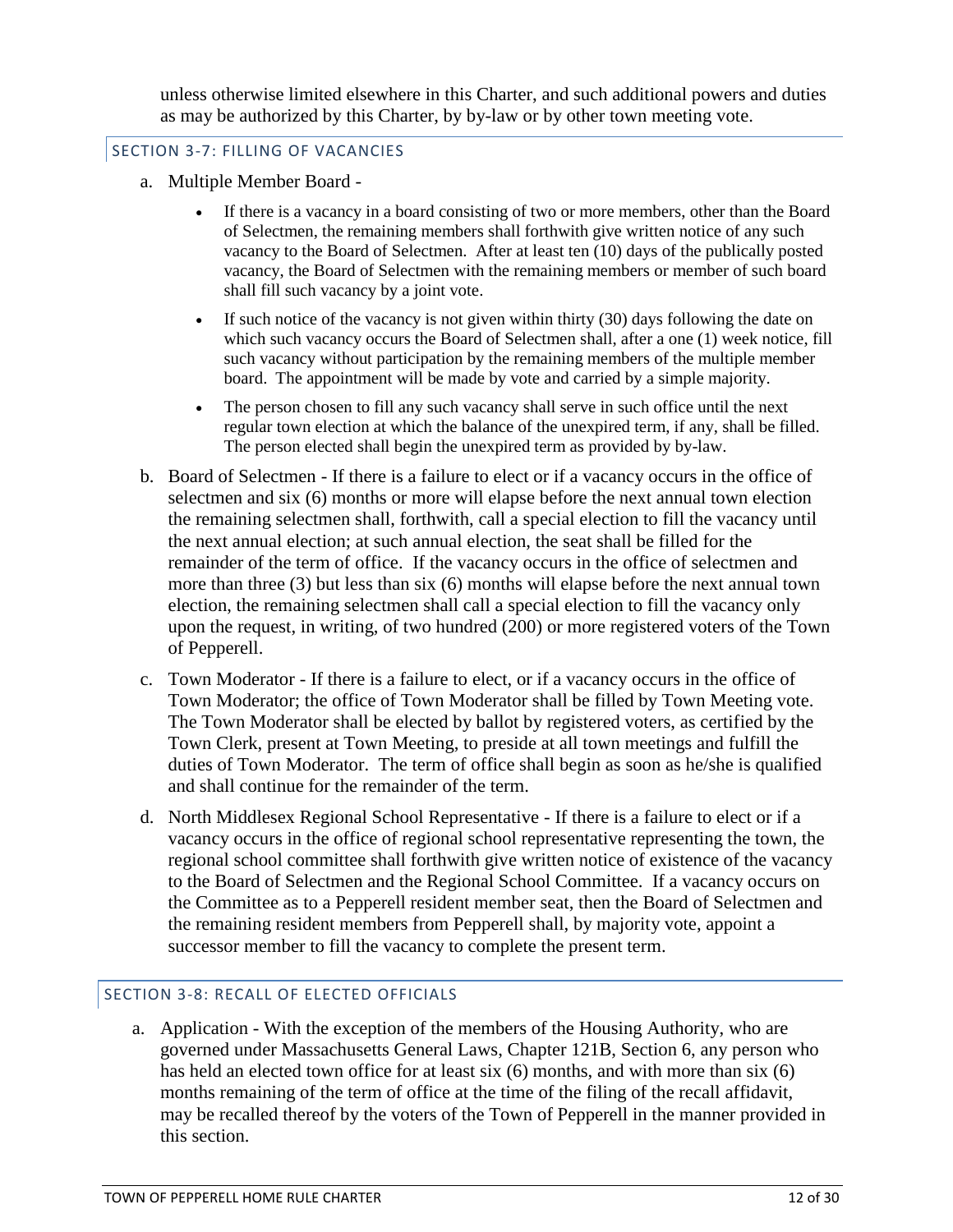- b. Recall Affidavit One hundred (100) or more registered voters of the Town of Pepperell may file a recall affidavit with the Town Clerk containing the name of the officer whose recall is sought and a statement of the grounds upon which the affidavit is based, provided that a minimum of twenty-five (25) names of voters shall be from each of the voting precincts into which the Town is divided. The Town Clerk shall, within one (1) working day thereafter, submit such affidavit to the registrars of voters. The Registrars of Voters shall, within ten (10) working days thereafter, certify such affidavit with regard to the sufficiency and validity of the signatures of voters.
- c. Recall Petition: If the affidavit shall be certified by the Registrars of Voters, the Town Clerk shall, within five (5) working days thereafter, deliver to the first ten (10) voters named on such affidavit, petition blanks demanding said recall; printed forms of which the Town Clerk shall keep available. The blanks shall be signed by the Town Clerk with the official town seal attached thereto. The blanks may be completed by printing or typewriting; they shall contain the names of the ten (10) persons to whom they are issued; they shall contain the name of the officer whose recall is sought, the grounds for recall as stated in the affidavit; and shall demand the election of a successor to the said office. A copy of the affidavit shall be entered in a record book to be kept in the office of the Town Clerk.

The recall petitions shall be returned to the Town Clerk within thirty (30) days following the date they are issued, signed by at least twenty (20) percent of the registered voters of the Town at the date of issue. The Town Clerk shall, within one (1) working day following such filing, submit the petitions to the Registrars of Voters which shall within fifteen (15) working days thereafter certify thereon the number of signatures which are names of voters.

- d. Recall Elections If the petitions shall be certified by the Registrars of Voters to be sufficient, the Town Clerk shall forthwith submit the same, with a certificate to the Board of Selectmen. Upon its receipt of the certified petition, the Board of Selectmen shall forthwith give notice, in writing, of said petition and certificate to the officer whose recall is sought. If said officer does not resign from office within five (5) working days following delivery of said notice, the Board of Selectmen shall order a special election to be held not less than sixty-four (64) days nor more than ninety (90) days after the date of certification of the Town Clerk, provided however, that if a regular town election is to be held within one hundred and ten (110) days following the date of said certificate the recall election shall be held in conjunction therein and not at a special town election. If a vacancy occurs in said office after the recall election has been ordered, the election shall nevertheless proceed as provided in this section, but only the ballots for candidates need be counted.
- e. Nomination of Candidates An officer whose recall is sought may not be a candidate to succeed himself/herself in the recall election. The nomination of candidates, the publication of the warrant for the recall election and the conduct of all shall be in accordance with the provisions of law relating to elections unless otherwise provided in this section.
- f. Propositions on the Ballot Ballots used at the recall election shall state the proposition in the order indicated:
	- For the recall (name of officer)
	- Against the recall (name of officer)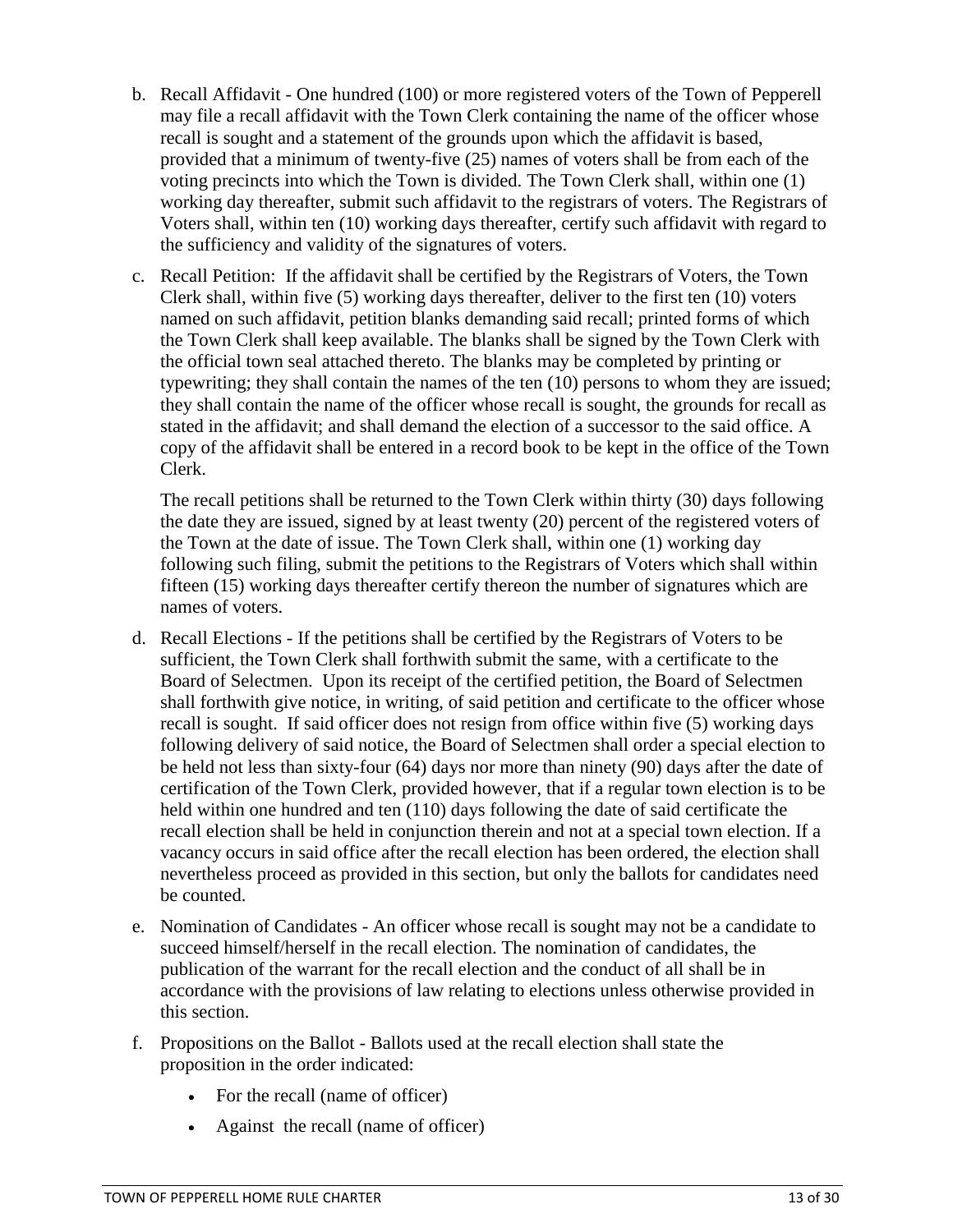Adjacent to each proposition shall be a place to vote for either of said propositions. After the said propositions shall appear the word "candidates" and the names of the candidates arranged in accordance with the provisions of law relating to elections. If a majority of the votes cast upon the question of recall is in the affirmative, the candidate receiving the highest number of votes cast shall be declared elected. If the majority of the votes cast is in the negative, the ballots for candidates need not be counted.

g. Office Holder - The incumbent shall continue to perform the duties of the office until the recall election. If then not recalled, the incumbent shall remain in office for the remainder of the unexpired term, subject to recall as provided in Section vii below.

If recalled at the election such person shall be deemed to be removed upon the qualification of the successor, who shall hold the office during the unexpired term. If the successor fails to qualify within five (5) working days after receiving notification of election, the incumbent shall thereupon be deemed removed and the office vacant.

- h. Repeat of Recall Petition No recall shall be filed against an officer subjected to a recall election and not recalled thereby until at least six (6) months after the election at which the recall was submitted to the voters.
- i. Appointment of the Person Recalled No person who has been recalled from an office, or who has resigned from office while recall provisions are pending against her/him, shall be appointed to any town office within one (1) year after such recall or such resignation.

# <span id="page-13-0"></span>ARTICLE 4: TOWN ADMINISTRATOR

# <span id="page-13-1"></span>SECTION 4-1: APPOINTMENT; QUALIFICATION; TERM

The Board of Selectmen shall appoint a town administrator from a list prepared by a screening committee as established in Section 4-5. The Board of Selectmen shall appoint the Town Administrator to serve for a renewable term of not more than three (3) years and shall fix the compensation for such person, annually, within the amount appropriated by the Town. The Town Administrator shall be appointed on the basis of educational, executive, and administrative qualifications and experience. He/she shall have served full-time in a management position for a period of not less than three years. He/she shall possess at least an earned Bachelor's degree from a recognized, accredited college or university; and such other requirements as required by the screening committee. The Town Administrator shall not have served in an elective office in the Town government for at least twelve months prior to appointment. The Town may from time to time establish, by by-law, such additional qualifications as seem necessary and appropriate. The Town Administrator shall devote full time to the office and shall not hold any other public office, elected or appointed, nor engage in any business or occupation during such service, unless such action is approved in advance by the Board of Selectmen. The Board of Selectmen shall provide for an annual review of the job performance of the Town Administrator which shall, at least in summary form, be a public record in accordance with Massachusetts General Law. Failure to administer an annual review will prohibit the Board of Selectmen from authorizing any annual increases in compensation. This review shall reflect the Town Administrator's performance of duties as listed in Section 4-2. At least three months prior to expiration of any contract term, the Board of Selectmen shall vote on the reappointment of the Town Administrator. The annual reviews shall be used as a basis for reappointment. The majority vote of the full membership of the Board of Selectmen is required to reappoint. If the vote of the Board of Selectmen to reappoint fails, the appeal process of Section 4-4.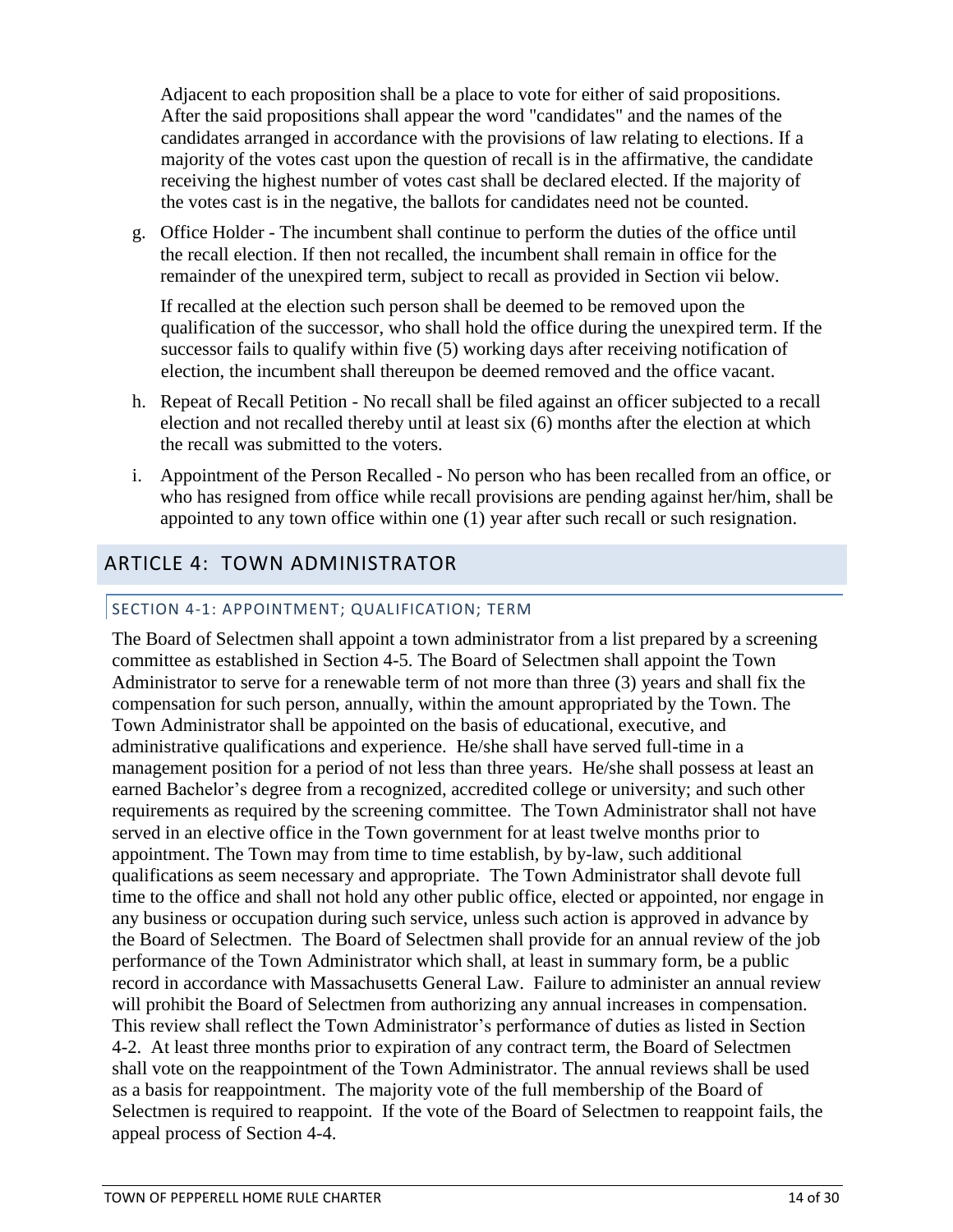#### <span id="page-14-0"></span>SECTION 4-2: POWERS AND DUTIES

The Town Administrator shall be the chief administrative officer of the Town, directly responsible to the Board of Selectmen for the administration of all town affairs for which the offices of town administrator is given responsibility by or under this Charter. The powers and duties of the Town Administrator shall include, but are not intended to be limited to the following:

- a. To supervise, direct and be responsible for the efficient administration of all functions and activities, for which the office of town administrator is given authority, responsibility or control by this Charter, by by-law, by town meeting vote, by vote of the Board of Selectmen, or otherwise to best serve the citizens of Pepperell.
- b. To appoint, and in appropriate circumstances to remove, subject to the provisions of the civil service law and any other collective bargaining agreements as may be applicable with consultation of the respective board or committee, all department heads, officers, agents, members of boards and commissions, employees for whom no other method of selection is provided by this Charter. Such appointments shall become effective on the  $15<sup>th</sup>$  day following the day on which such notice of appointment is filed with the Board of Selectmen, unless the Board of Selectmen shall, within that period by a majority of its members, vote to reject such an appointment, or has sooner voted to affirm it. Copies of the notice of all such proposed appointments shall be posted on the Town bulletin board and website when submitted to the Board of Selectmen.
- c. To be entrusted with the administration of the Town personnel system, including, but not limited to personnel policies and procedures, rules, and regulations, including provisions for an annual employee performance review, personnel by-law and collective bargaining agreements entered into by the Town. The Town Administrator shall also prepare and maintain a current plan establishing the personnel staffing requirements for each town agency, except the library and school department.
- d. To attend all regular and special meetings of the Board of Selectmen, unless unavoidable for reasonable cause, and shall have a voice, but no vote, in all of its proceedings.
- e. To assure that full and complete records of the financial and administrative activities of the Town are kept and to render as often as may be required by the Board of Selectmen, but not less than once a year, a full report of all town administrative operations during the period reported on, which report shall be made available to the public.
- f. To keep the Board of Selectmen fully advised as to the needs of the Town and recommend to the Board of Selectmen and to other elected town officers and agencies for adoption such measures requiring action by them or by the Town Meeting as the Town Administrator may deem necessary or expedient.
- g. The Town Administrator shall be responsible for the maintenance and repair, rental and use, of all town buildings and facilities placed under the Town Administrator's control by this Charter, by by-law, by vote of the Town or otherwise, excluding those facilities operated in active use by the North Middlesex Regional School District.
- h. To prepare and present, in the manner provided in Article 6, an annual operating budget for the Town and develop material to furnish to the Capital Program Committee for the preparation of a proposed capital improvement plan for the five (5) fiscal years next ensuing.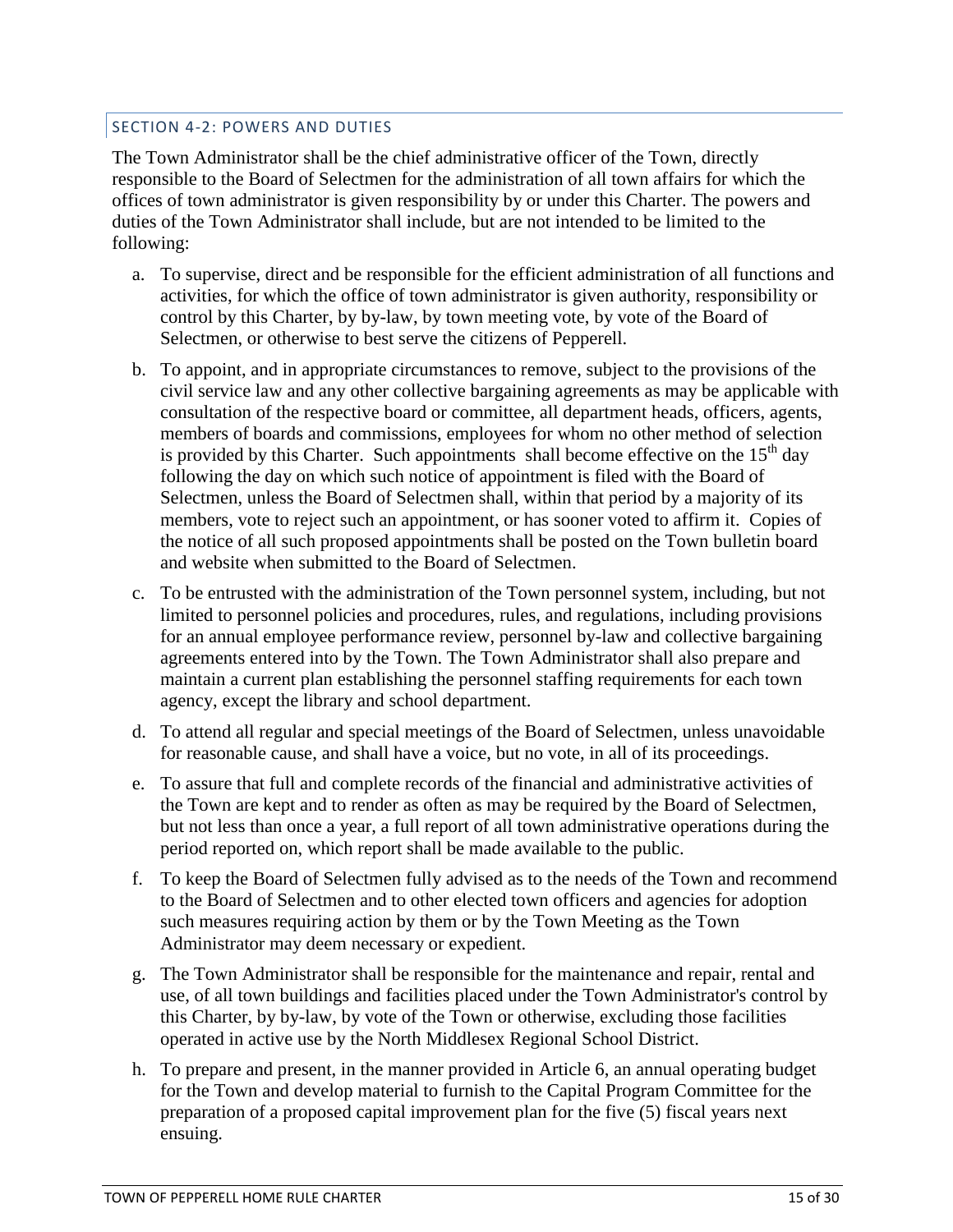- i. To assure that a full and complete inventory of all property of the Town, both real and personal, is kept, including all property under the control of the library trustees.
- j. To negotiate, on behalf of the Board of Selectmen, all contracts and collective bargaining agreements involving any subject within the jurisdiction of the office of the Town Administrator, including contracts with town employees, involving wages, hours and other terms and conditions of employment. All such contracts and agreements shall be subject to the approval of the Board of Selectmen.
- k. To be the Chief Procurement Officer for the Town, in accordance with the provisions of Chapter 30B of the Massachusetts General Laws, and to appoint such Assistant Procurement Officers as provided in Chapter 30B of the Massachusetts General Laws. The Town Administrator is to be certified as a Massachusetts Certified Public Procurement Officer at the time of his/her initial appointment or be certified within a reasonable period of time following said appointment.
- l. To see that the provisions of this Charter, town by-laws, and other votes of the Town Meeting and votes of the Board of Selectmen which require enforcement by the Town Administrator are faithfully executed, performed or otherwise carried out.
- m. To inquire, at any time, into the conduct and operation of office or performance of duties of any officer or employee, department, board, agent, commission or other town agency.
- n. To attend all sessions of all town meetings and answer questions raised by voters which relate to warrant articles and to matters over which the Town Administrator exercises any supervision.
- o. To reorganize, consolidate, or abolish, in the manner provided in Article 5, town agencies serving under the supervision of the Town Administrator, in whole or in part, provide for new town agencies and provide for a reassignment of powers, duties and responsibilities among such agencies so established or existing.
- p. To facilitate communications, coordination, and operations between and amongst the following:
	- i. town agencies serving under the office of the Town Administrator
	- ii. town agencies serving under the Board of Selectmen
	- iii. town agencies under the control of other officers and multiple member bodies elected directly by the voters.

For this purpose, the Town Administrator shall have authority to require the persons so elected, or their representatives, to meet with the Town Administrator, at reasonable times, for the purpose of effecting coordination and cooperation among all agencies of the Town. The Town Administrator shall have the right to attend and speak at any meeting of any multiple member body, but shall not have the right to vote.

- q. To seek and review, by initiative or upon request of any town officer, those state, federal, regional and all other grants which may be of benefit to the Town of Pepperell. The Town Administrator shall be the authority responsible for reviewing all applications for such grants which require the approval of the Board of Selectmen.
- r. To be responsible for the publication, maintenance and review of the Town by-laws and of any duly authorized revisions, amendments, additions, or other changes pertaining thereto. The review of town by-laws shall be in conjunction with the Town Counsel, or, by special counsel retained for that purpose. Subsequent to enactment by the Town Meeting, copies of the revised by-laws shall be forwarded to the Attorney General of the Commonwealth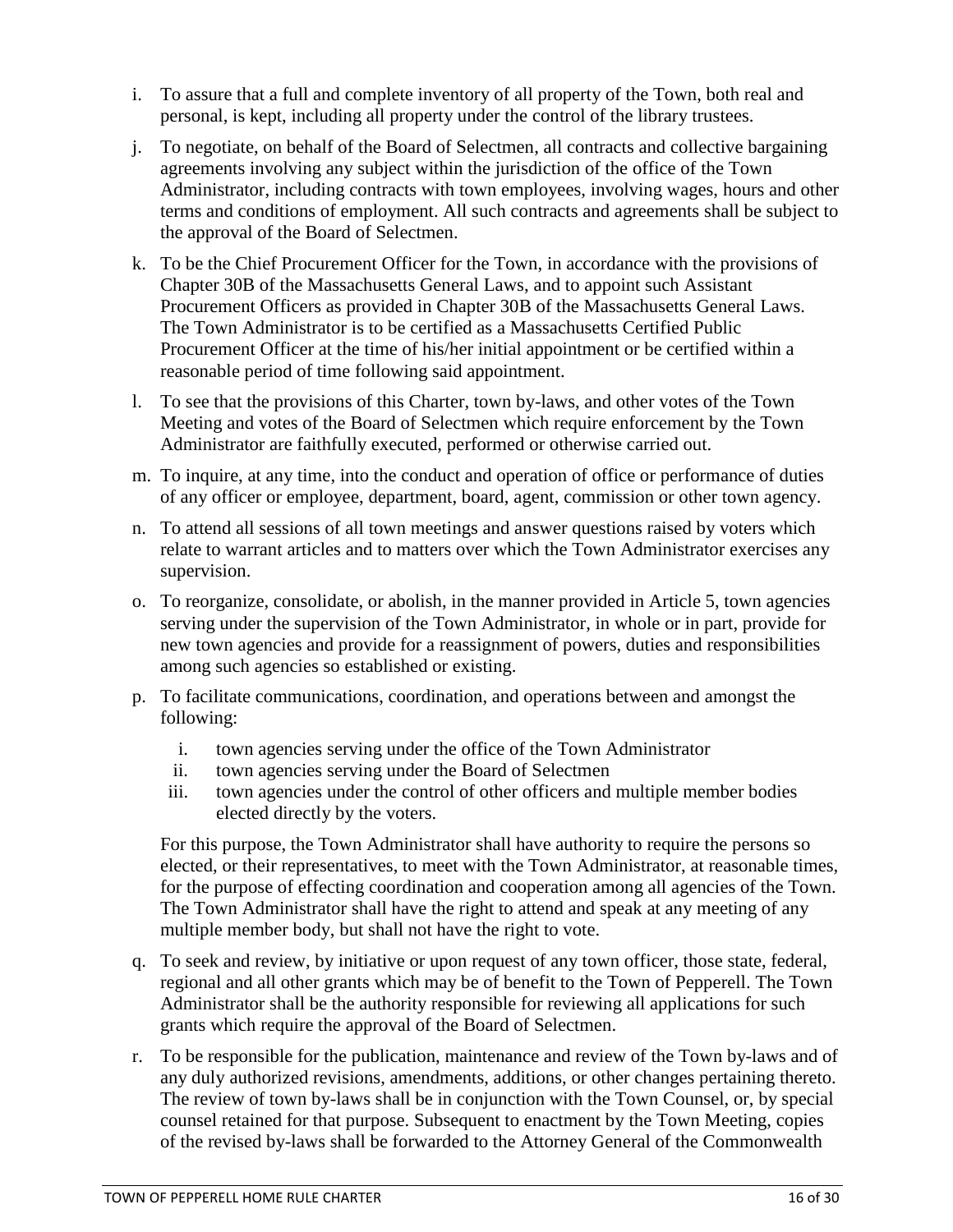for approval, and they shall be otherwise published, all as required by General Laws. Copies of the revised by-laws shall be made available for distribution to the public.

- s. To perform any other duties as are required to be performed by the Town Administrator by by-laws, administrative code or votes of the Board of Selectmen.
- t. Shall ensure that the Board of Selectmen is kept fully informed of the Town's emergency preparedness planning. In time of public danger of emergency, the Town Administrator shall direct and oversee the management of town resources pursuant to any applicable state law, regulation, or other protocol(s), directive(s), or agreement(s) to which the Town is a signatory and/or participant. Should the Town Administrator be unavailable, the Police Chief shall perform such duties as may be necessary in such circumstances

# <span id="page-16-0"></span>SECTION 4-3: ACTING TOWN ADMINISTRATOR

- a. Temporary Absence With the approval of the Board of Selectmen, the Town Administrator may designate a qualified town officer or employee to exercise the powers and perform the duties of the Town Administrator during an absence of the Town Administrator of not more than fifteen (15) days. Such delegation shall be made by letter filed with the Town Clerk and the Board of Selectmen.
- b. Vacancy Any vacancy in the office of town administrator shall be filled as soon as possible by the Board of Selectmen, but, pending such regular appointment the Board of Selectmen shall appoint a qualified town officer or employee to perform the duties of the office on an acting basis. Such temporary appointment may not exceed three (3) months but one renewal may be voted by the Board of Selectmen not to exceed a second three (3) months. Compensation for such person shall be set by the Board of Selectmen.
- c. Powers and Duties The powers and duties of temporary or acting town administrator, under (a) and (b) above, shall be limited to matters not admitting of delay and shall include authority to make temporary, emergency appointments or designations to town office or employment but not to make permanent appointments or designations.

#### <span id="page-16-1"></span>SECTION 4-4: SUSPENSION AND REMOVAL FOR CAUSE

The Board of Selectmen may, by a majority vote of the full board, terminate and remove, or suspend, the Town Administrator from office in accordance with the following procedure:

- a. The Board of Selectmen shall adopt a preliminary resolution of removal by the affirmative vote of a majority of all its members, which must state the reason or reasons for removal. This preliminary resolution may suspend the Town Administrator for a period not to exceed forty-five (45) days. A copy of the resolution shall be delivered to the Town Administrator forthwith. The Town Administrator shall continue to receive a salary until the effective date of the final resolution of removal.
- b. Within five (5) working days of receipt of the preliminary resolution the Town Administrator may request a public hearing by filing a written request for such hearing with the Board of Selectmen. This hearing shall be held at a meeting of the Board of Selectmen not later than thirty (30) days after the request is filed nor earlier than twenty (20) days. The Town Moderator shall preside at any public hearing to discuss the suspension or removal of the Town Administrator. The Town Administrator may file a written statement responding to the reasons stated in the resolution of removal with the Board of Selectmen provided the same is received at its office at least forty-eight (48) hours in advance of the public hearing.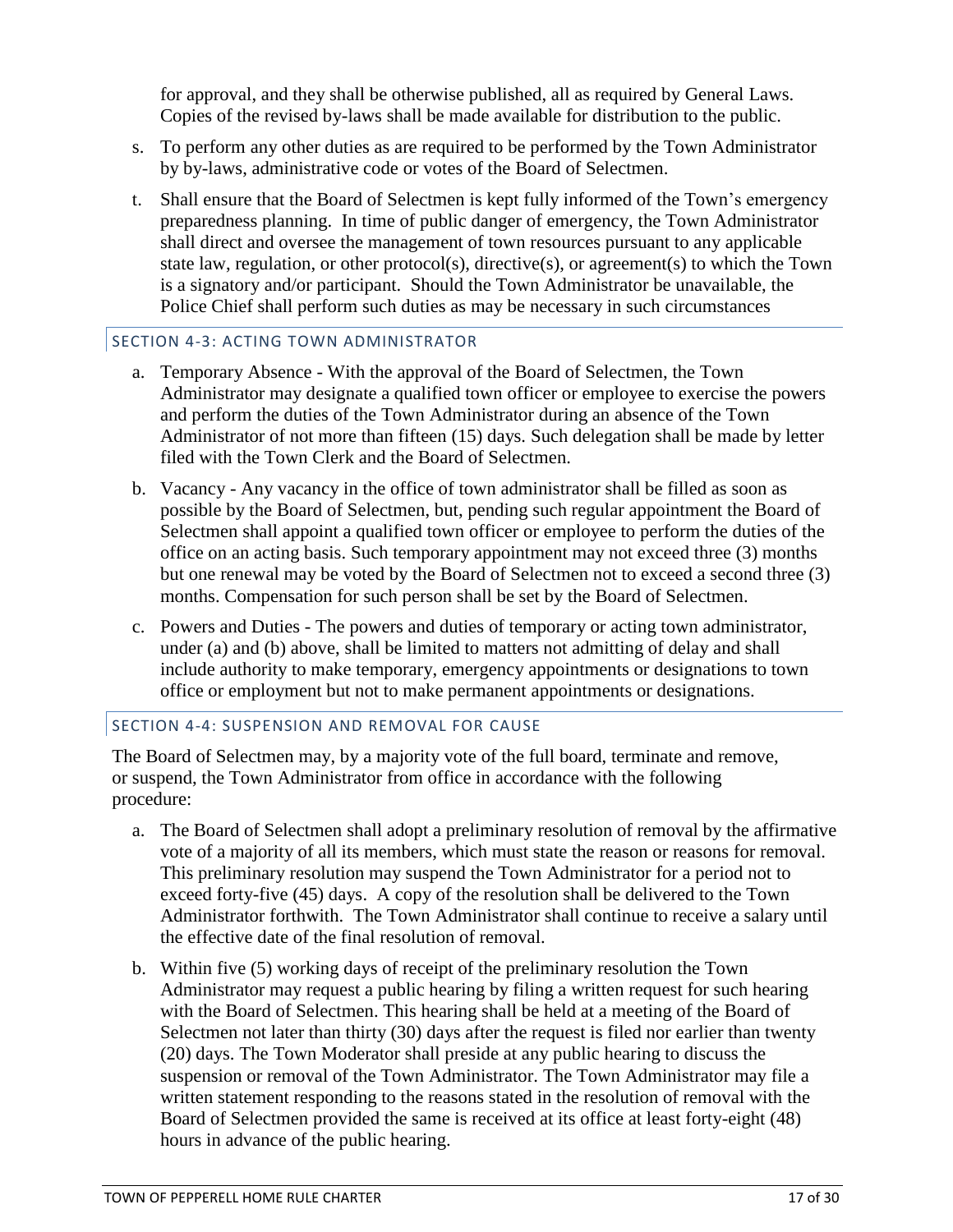c. The Board of Selectmen may adopt a final resolution of removal, which may be made effective immediately, by the affirmative vote of a majority of all its members not less than ten (10) days nor more than twenty-one (21) days following the date of delivery of a copy of the preliminary resolution to the Town Administrator, if the Town Administrator has not requested a public hearing; or, within ten (10) working days following the close of the public hearing if the Town Administrator has requested one. Failure to adopt a final resolution of removal within the time periods as provided in this section shall nullify the preliminary resolution of removal and the Town Administrator shall, at the expiration of said time, forthwith resume the duties of the office. The action of the Board of Selectmen in suspending or removing the Town Administrator shall be final, it being the intention of this provision to vest all authority and fix all responsibility for such suspension or removal solely in the Board of Selectmen.

#### <span id="page-17-0"></span>SECTION 4-5: SELECTING A TOWN ADMINISTRATOR

Forthwith following a notice of resignation or a vacancy in the office of the Town Administrator, the Board of Selectmen shall establish a screening committee to review applicants for the position of town administrator. The screening committee is to consist of seven (7) persons, representing as nearly as possible the Town's demographic and occupational base.

Not more than twenty-one (21) days following notice of resignation or pending vacancy in the office of the Town Administrator the seven (7) persons chosen aforesaid shall meet to organize and to plan a process for the selection of the Town Administrator.

The Screening Committee shall review all applications received by it, screen all such applicants by checking and verifying work records and other credentials, including, but not limited to, internet searches and CORI checks pursuant to Massachusetts General Law chapter 6, section 272, and provide for interviews to be conducted with such number of candidates it deems to be necessary, desirable, or expedient.

Not more than ninety (90) days following the date on which the committee meets to organize, the committee shall submit to the Board of Selectmen the names of not less than three (3) nor more than five (5) persons whom it believes to be best suited to perform the duties of the office of town administrator.

Within thirty (30) days following the date the list of nominees is submitted to it, the Board of Selectmen shall choose by majority vote one of the said nominees to serve as town administrator. In the event the Board of Selectmen shall fail to make an appointment within the said thirty days, the screening committee shall reopen the screening process to solicit more nominees.

Upon the appointment of a town administrator, the committee established hereunder shall be considered discharged.

# <span id="page-17-1"></span>ARTICLE 5: ADMINISTRATIVE ORGANIZATION

#### <span id="page-17-2"></span>SECTION 5-1: ORGANIZATION OF TOWN AGENCIES

The organization of the Town of Pepperell into operating agencies for the provisions of services and the administration of the government may be accomplished through either of the methods provided in this article.

a. By-Law - Subject only to the express prohibitions in a General Law or the provisions of this Charter, the Town Meeting may, by by-law, reorganize, consolidate, create, merge,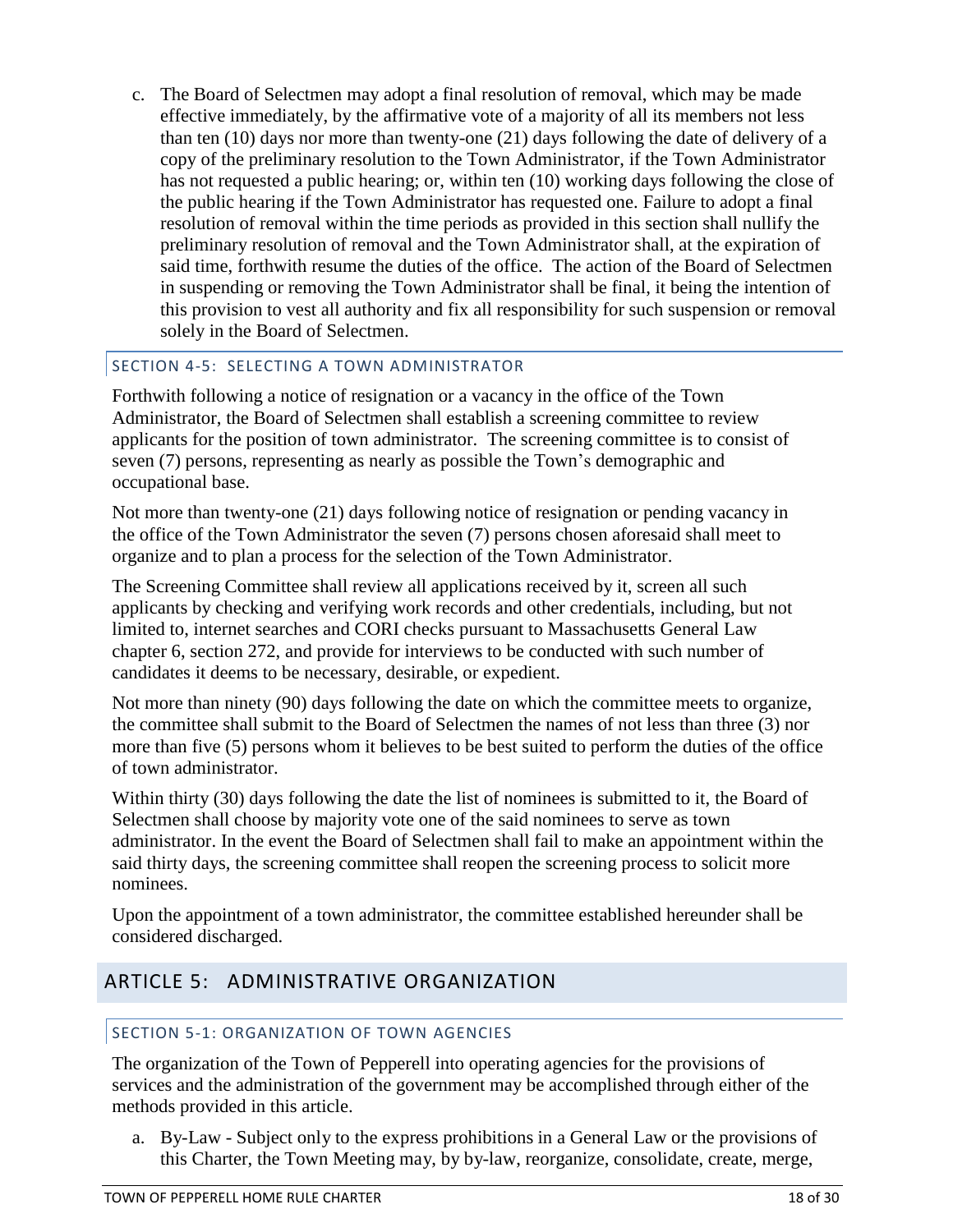divide or abolish any town agency, in whole or in part; establish such new town agencies as it deems necessary or advisable, determine the manner of selection, the term of office and prescribe the functions of all such entities; provided, however, that no function assigned by this Charter to a particular town agency may be discontinued, or unless this Charter specifically so provides, assigned to any other.

b. Administrative Code - The Town Administrator, with the approval of the Board of Selectmen, may from time to time prepare and submit to town meeting, plans of organization or reorganization which establish operating divisions for the orderly and efficient conduct of the business of the Town. The code may propose to reorganize, consolidate or abolish any town agency, in whole or in part; establish such new town agencies as is deemed necessary to the same extent as is provided in section 5-1 a), above, for by-laws; and for such purpose transfer the powers and duties of one town agency to another town agency, board, commission, or office provided, however, that no function assigned by this Charter to a particular town agency may be discontinued, or unless this Charter so provides assigned to any other .

Whenever the Town Administrator prepares such a plan the Board of Selectmen shall hold one or more public hearings on the proposal giving notice in a local publication, which notice shall describe the scope of the proposal and the time and place at which the hearing will be held, not less than seven (7) nor more than fourteen (14) days following such publication. Following such public hearing, the proposal, which may have been amended subsequent to the public hearing, shall be submitted to the Town Meeting as a warrant article.

An organization or reorganization plan shall become effective at the expiration of sixty (60) days following the date of adjournment of the Town Meeting at which the proposal is submitted unless the Town Meeting shall, by a majority vote, vote to disapprove the plan. The Town Meeting may vote only to approve or to disapprove the plan and may not vote to amend or to alter it.

c. The Town Administrator may, through the administrative code, and subject only to express prohibitions in a General Law or this Charter, transfer the appropriation of the Town agency or agencies to another, so far as is consistent with the use for which the funds were voted by the Town.

# <span id="page-18-0"></span>SECTION 5-2: PUBLICATION OF ADMINISTRATIVE CODE AND PERSONNEL PLAN

For the convenience of the public, the administrative code and any amendments thereto shall be printed as an appendix to, but not an integral part of the by-laws of the Town of Pepperell. The personnel and staffing plan as prepared by the Town Administrator, in conformity with section 4-2 c) shall be published annually in the Town Report.

#### <span id="page-18-1"></span>SECTION 5-3: APPOINTMENTS, PROMOTIONS, AND DISCIPLINE

- a. Unless otherwise provided for by this Charter, the heads of all town agencies, whether appointed by the Board of Selectmen or by the Town Administrator shall be responsible for the appointment, promotion and discipline of all persons serving under them.
- b. The Town of Pepperell shall establish the position of Fire Chief no later than thirty-six (36) months following the adoption of the charter. The Fire Chief will have those powers, duties and responsibilities as provided by M.G.L. Chapter 48, section 42.

<span id="page-18-2"></span>SECTION 5-4: MERIT PRINCIPLE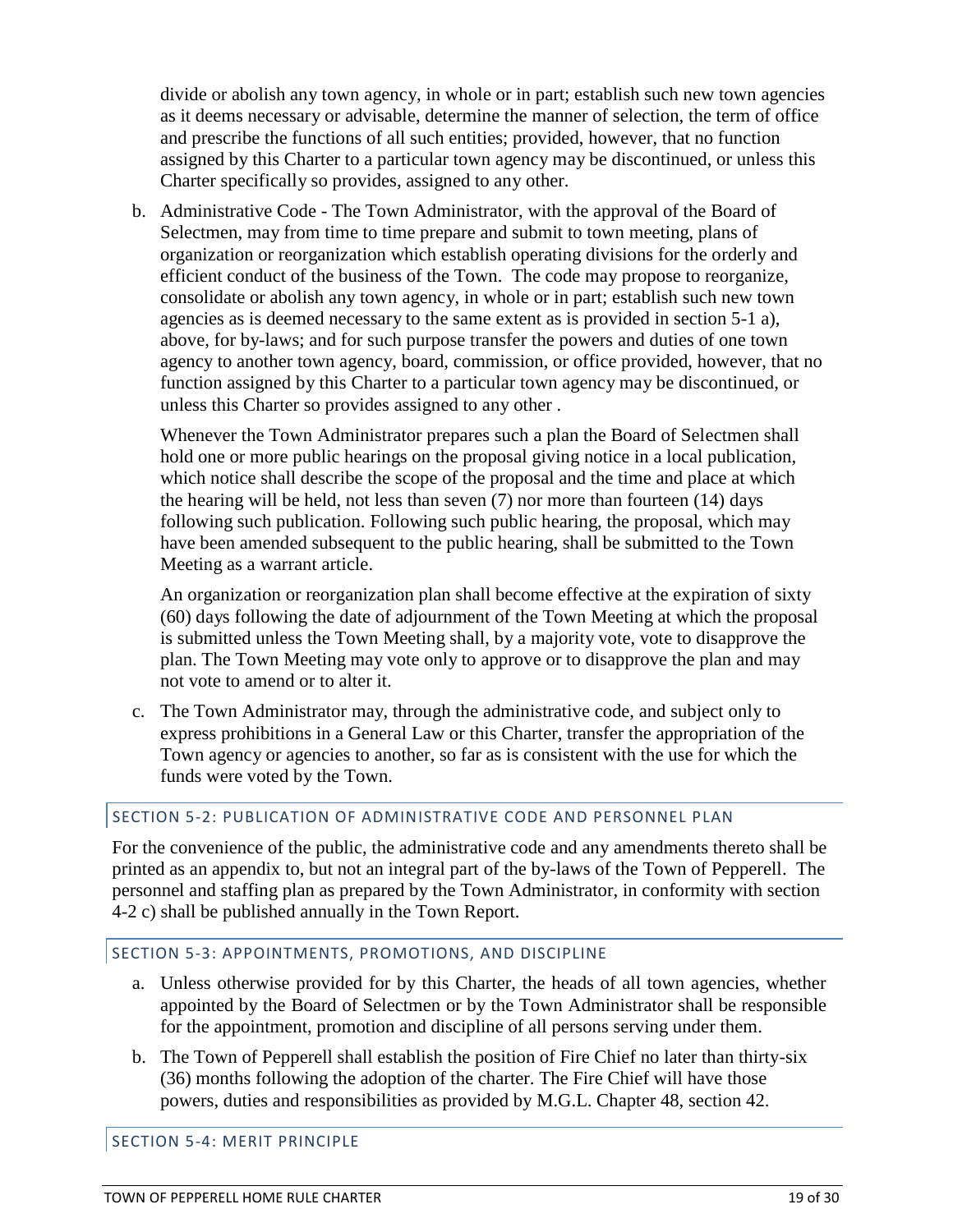Subject to any collective bargaining agreements as may be applicable, or to the provisions of the civil service law, all appointments and promotions of town officers and employees shall be made solely on the basis of merit and fitness demonstrated by examination, past performance, or other evidence of competence and suitability.

#### <span id="page-19-0"></span>SECTION 5-5: ORGANIZATION OF TOWN GOVERNMENT

Until such time as a different form of organization shall be provided, in accordance with the provisions of Article 5-1 of this Charter, the following organization whose structure is shown in Figure 1 shall be operative:

The Board of Selectmen shall appoint:

- Affordable Housing Committee;
- Agricultural Advisory Board;
- Disabilities Commission;
- Board of Fire Engineers, such appointment to be effective only until the appointment of a Fire Chief as provided in this Charter;
- Board of Public Works its two (2) appointed members;
- Registrars of Voters;
- Cable TV Advisory Committee;
- Capital Program Committee;
- Conservation Commission;
- Council on Aging;
- Covered Bridge Committee:
- Cultural Council:
- Economic Development Advisory Committee;
- Emergency Planning Committee;
- Fence Viewer:
- Finance Committee:
- Fire Chief, subsequent to initial appointment as in this Charter;
- Information Systems Technology Committee;
- Keeper of the Lock-up;
- Lowell Regional Transit Authority Selectmen's Representative;
- Nashoba Valley Technical High School Committee (joint appt.);
- one or more Constables, as the Selectmen may deem necessary;
- Historical Commission;
- Pepperell Public Access Cable Corporation;
- Personnel Board:
- Planning Board Associate Member (joint appt.);
- Police Chief as authorized by the town's acceptance of M.G.L., Chapter 97A;
- Representative to the Northern Middlesex Council of Governments (a selectmen's representative and alternate);
- Town Administrator:
- Town Counsel:
- Town Forest Committee;
- Middlesex County Retirement Board;
- Trustees of the Brooks Educational and Entertainment Fund;
- Vietnam Memorial and Honor Roll Committee; and
- Zoning Board of Appeals.

The Town Administrator shall appoint, with consultation from any governing board or committee chairperson where applicable:

- Town Clerk;
- Director of Council on Aging;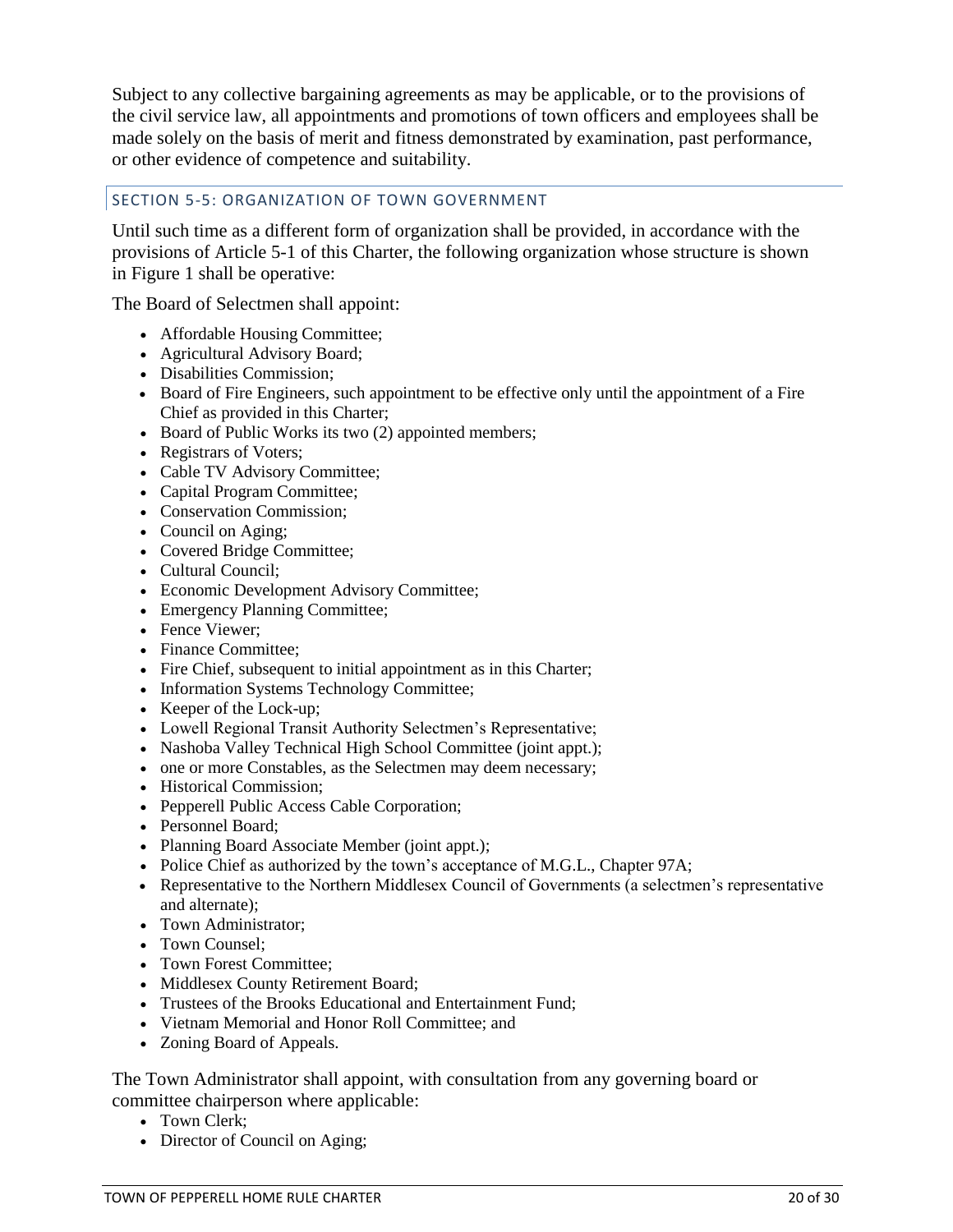- Tax Collector/Treasurer:
- Town Accountant;
- Sealer of Weights and Measures, and one or more Assistant Sealers of Weights and Measures;
- Animal Control Officers;
- Animal Health Inspector;
- Plumbing Inspector;
- Inspector of Gas Piping and Gas Appliances;
- Building Inspector;
- Local Inspector:
- Inspector of Buildings;
- Zoning Enforcement Officer;
- Wiring Inspector;
- All Assistant Inspectors;
- Communications Director;
- Director of Public Works;
- Veterans Agent;
- Veterans Grave Officer;
- Assistant Assessor;
- Systems Administrator:
- Conservation Agent;
- Planning Board Administrator;
- Planning Board Assistant;
- Recreation Facilities Program Director; and
- Director of Emergency Management.

# <span id="page-20-0"></span>ARTICLE 6: FINANCE AND FISCAL PROCEDURES

#### <span id="page-20-1"></span>SECTION 6-1: FISCAL YEAR

The fiscal year of the Town of Pepperell shall begin on the first day of July and shall end on the last day of June, unless another period is required by General Law.

#### <span id="page-20-2"></span>SECTION 6-2: FINANCE COMMITTEE

<span id="page-20-3"></span>A finance committee shall be established with Article 2, Section 2-3 (b.) of this Charter.

#### SECTION 6-3: FINANCIAL PLAN

The Town Administrator shall develop and annually revise a long range general financial plan of not less than three (3) years for the Town by the 1st day of December of each year or any other time fixed by by-law. The plan shall project anticipated revenues from all sources, provide projections related to the Town's future debt obligations, and identify anticipated municipal problems likely to require major expenditures in the future.

The financial plan shall be reviewed by the Board of Selectmen and the Finance Committee and be adopted by the Board of Selectmen with or without amendment.

#### <span id="page-20-4"></span>SECTION 6-4: SUBMISSION OF BUDGETS AND BUDGET MESSAGE

a. Estimated Revenues - On or before the last day of November of each year or any other time fixed by by-law, the Town Administrator shall request and receive from all town agencies, officers and multiple member bodies the estimated revenues for the next fiscal year. Upon receipt of any additional specific data provided by the Commonwealth or from any other source, such estimates shall be revised, updated and submitted forthwith to the Town Administrator.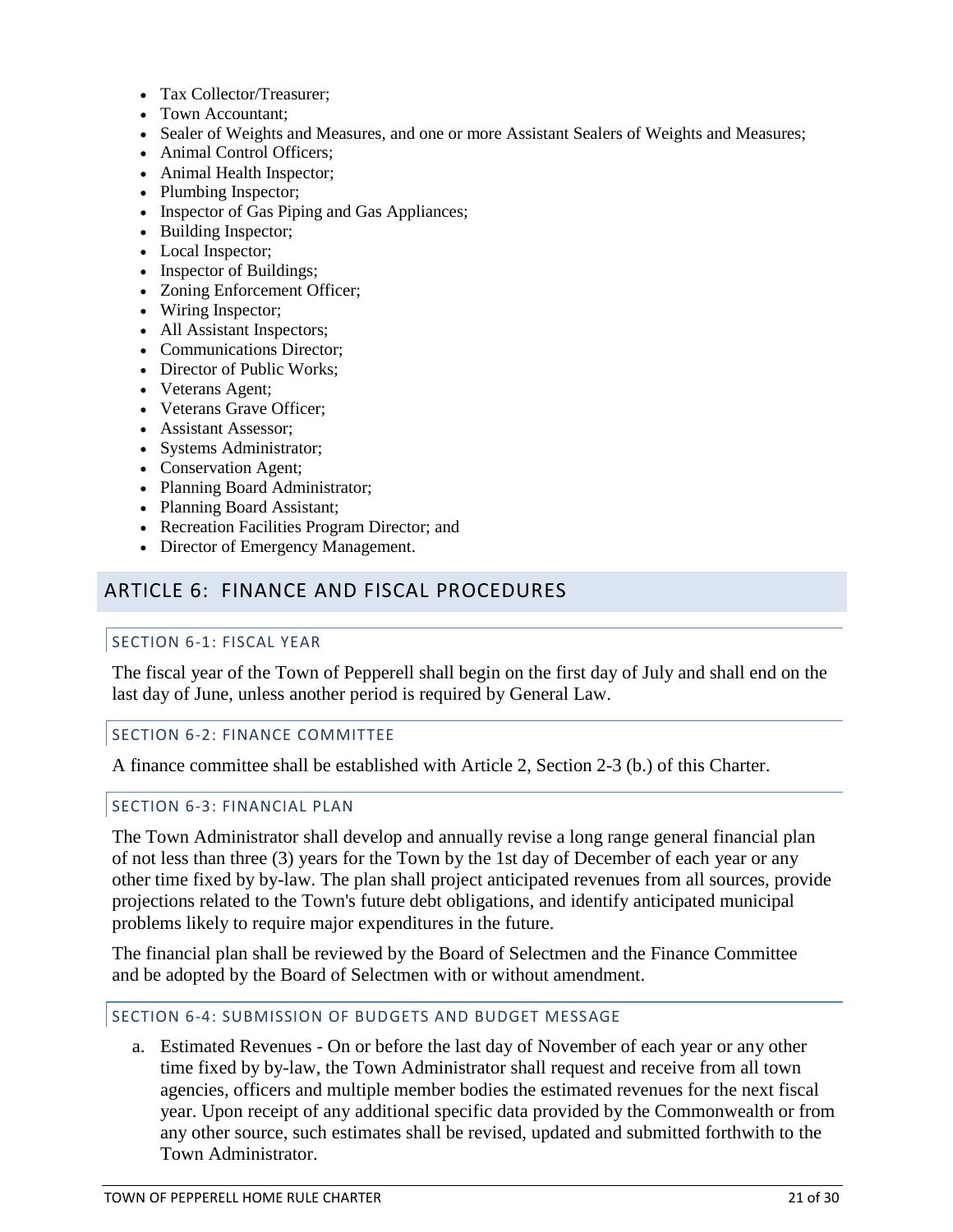- b. Policy Statement On or before the fifteenth day of December of each year, or any other time fixed by by-law, the Board of Selectmen, after consultation with the Town Administrator and the Finance Committee, shall issue a policy statement relating to the budget for the next fiscal year. The statement shall establish the outer limits and guidelines of possible budget growth for the Town to be used by the various town agencies, officers and committees in the preparation of operating budgets for the ensuing fiscal year.
- c. Budget Requests Every town agency, officer, and committee charged with the expenditure of town money shall submit its budget requests for the ensuing fiscal year to the Town Administrator by the first day of January of each year or any other time fixed by by-law. Such budget requests shall include commentary regarding any changes from the amounts appropriated for the current fiscal year for the same purposes and any additional work projects that will require additional expenditures.
- d. Submission of Comprehensive Budget On or before the first of February of each year, or any other time fixed by by-law, the Town Administrator shall submit to the Board of Selectmen and finance committee a comprehensive budget for all town functions for the ensuing fiscal year and an accompanying budget message.
	- i. The budget message shall explain the budget both in fiscal terms and in terms of what specific projects are contemplated in the fiscal year ahead. It shall: outline the proposed financial policies of the Town for the ensuing fiscal year, describe the important features of the budget; indicate any major changes from the current fiscal year in financial policies, expenditures, and revenues, together with the reasons for such changes; summarize the Town's debt position; and include such other material as the Town Administrator may deem appropriate.
	- ii. The budget shall provide a complete financial plan for all town funds and activities in such a format as the Finance Committee may suggest, provided the format suggested is compatible with the standards recommended by the State Association of Finance Committees. The budget shall indicate proposed expenditures for both current operations and capital projects during the ensuing fiscal year, detailed by departments, offices, multiple member bodies, and specific purposes and projects.

# <span id="page-21-0"></span>SECTION 6-5: ACTION ON THE PROPOSED BUDGET

- a. Joint Budget Review On the second Saturday in February, the Board of Selectmen and the Finance Committee will hold a joint budget review meeting. In the course of the review, the Board of Selectmen and the Finance Committee may require the Town Administrator, and representatives of town departments, offices, or multiple member bodies to attend and present appropriate financial reports and budgetary information.
- b. Adoption The Board of Selectmen shall on or before the second Saturday of March, or any other time fixed by by-law adopt the budget, with or without amendments, and the estimated revenues. The adopted budget and estimated revenues are then submitted forthwith to the Finance Committee.
- c. Finance Committee Review The Finance Committee shall conduct a minimum of one public hearing two weeks prior to Town Meeting on the proposed budget. In preparing its recommendations, the Finance Committee may require the Town Administrator, any town department, office, or multiple member body to furnish it with appropriate financial reports and budgetary information.
- d. Publication The publication of the proposed budget and the Finance Committee recommendations shall be included in the warrant of the Town Meeting issued by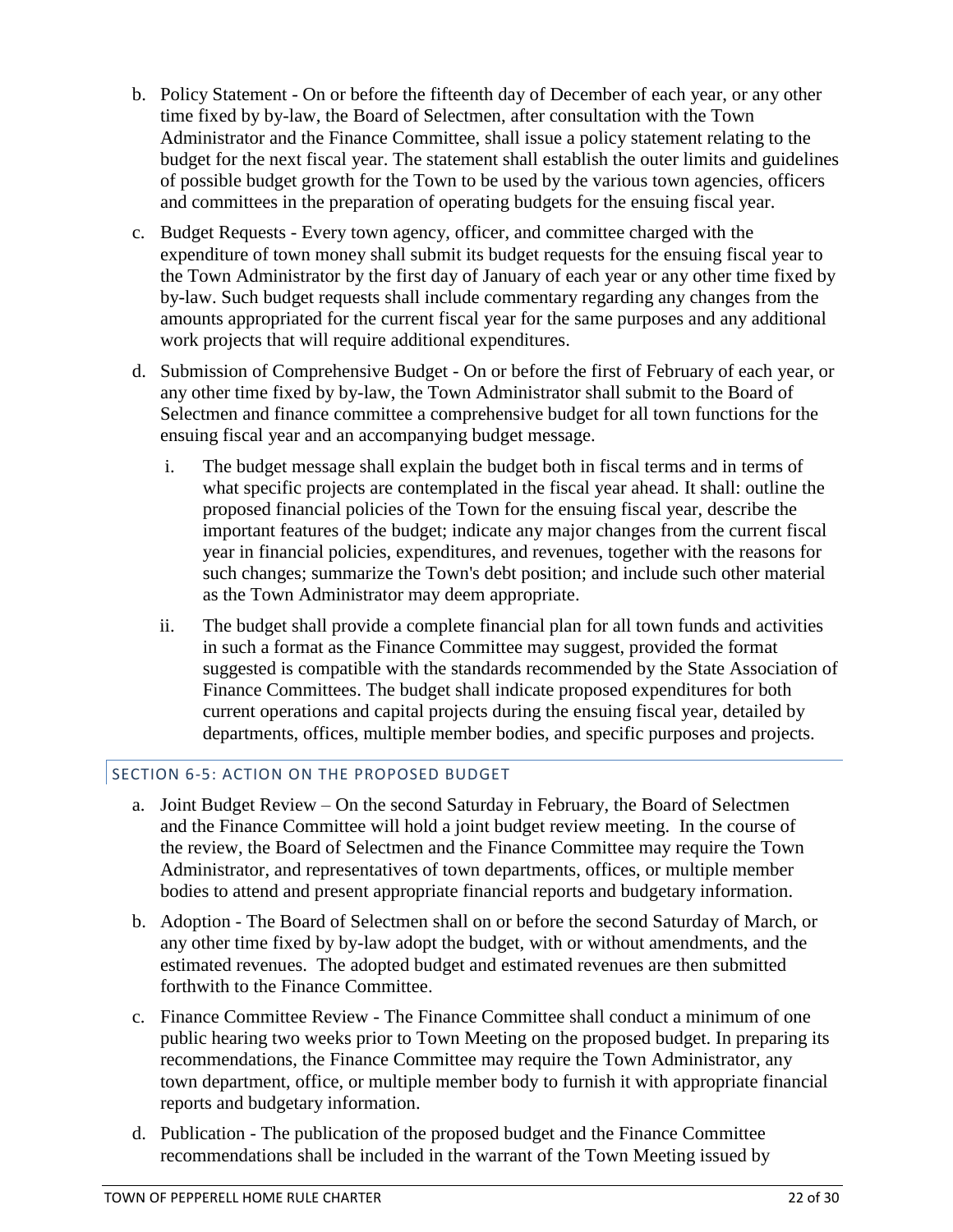the Board of Selectmen in accordance with the provisions of Article 2, of this Charter. Articles are published a minimum of fourteen (14) days prior to Town Meeting. Where practical, all motions and recommendations are to be prepared and submitted to the Board of Selectmen and made public no later than seven (7) days prior to Town Meeting.

e. Presentation - The Board of Selectmen shall be responsible for presenting the Town budget to the Town Meeting. The budget shall be first subject to amendments by the Finance Committee before any other amendments are proposed.

#### <span id="page-22-0"></span>SECTION 6-6: BUDGET ADOPTION

The Town Meeting shall adopt the budget as allowed by state law, with or without amendments, prior to the beginning of the ensuing fiscal year.

<span id="page-22-1"></span>SECTION 6-7: CAPITAL IMPROVEMENT PLANS

The Capital Program Committee shall prepare a capital improvement plan based on material developed by the Town Administrator including:

- clear and concise general summary of its contents;
- $\bullet$  list of all capital improvements proposed to be undertaken during the next five (5) fiscal years together with supporting information as to the need for each capital improvement in prioritized order;
- cost estimates, methods of financing and recommended time schedules for each improvement; and
- the estimated annual cost of operating and maintaining the facilities or equipment to be constructed or acquired.

The above information shall be revised and extended each year with regard to capital improvements pending or in the process of construction or acquisition.

The Capital Improvement Plan shall be submitted to the Board of Selectmen and the Finance Committee on or before the first day of January of each year, or any other time fixed by by-law. The Board of Selectmen shall, on or before the second Saturday of March or any other time fixed by by-law, accept the Capital Improvement Plan with or without amendments.

The Capital Improvement Plan shall be part of the joint budget review as specified in Section 6- 5 (a).

#### <span id="page-22-2"></span>SECTION 6-8: COLLECTIONS

Except as otherwise provided by General Law or by-law, all monies and fees received by any department, officer, or multiple member body shall be paid forthwith into the Town treasury.

#### <span id="page-22-3"></span>SECTION 6-9: PUBLIC RECORDS

The budget as adopted by the town meeting and the capital improvements plan shall be public records, and copies shall be available for inspection at the office of the Town Clerk.

<span id="page-22-4"></span>SECTION 6-10: AUDITS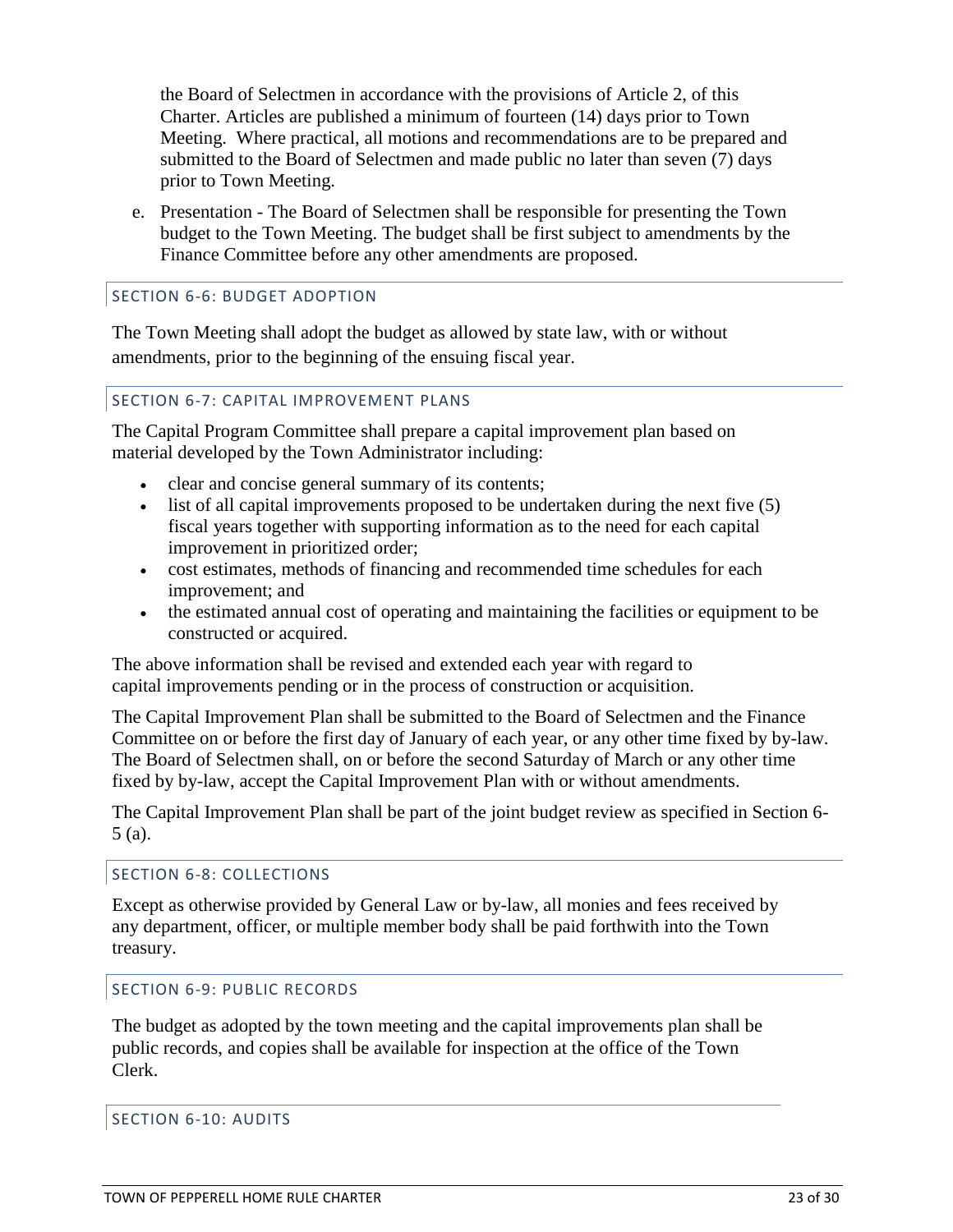The Board of Selectmen shall provide for an independent audit of all financial books and records of the Town, annually and whenever it deems an audit of the whole town or of any particular town agency to be necessary. Audits of the Town's financial books and records shall be conducted by an auditing firm of such accountants, having no direct or indirect interest in the affairs of the Town. The selection of an auditing firm for the Annual Audit shall be conducted no later than every (3) three to (5) five years through a public bidding process.

# <span id="page-23-0"></span>ARTICLE 7: GENERAL PROVISIONS

# <span id="page-23-1"></span>SECTION 7-1: CHARTER CHANGES

This Charter may be replaced, revised or amended in accordance with any procedures made available by Articles eighty-nine (89) and one hundred thirteen (113) of the amendments to the Constitution of the Commonwealth, commonly known as the Home Rule Amendment, and by Massachusetts General Laws, Chapter 43B, commonly known as the Home Rule Procedures Act, or by any other method allowed by the states's constitution or laws.

#### <span id="page-23-2"></span>SECTION 7-2: SEVERABILITY

The provisions of this Charter are severable. If any provision of this Charter is held invalid, the other provisions of this Charter shall not be affected thereby. If the application of this Charter or any of its provisions to any person or circumstance is held invalid, the application of this Charter and its provisions to other persons and circumstances shall not be affected thereby.

#### <span id="page-23-3"></span>SECTION 7-3: SPECIFIC PROVISIONS TO PREVAIL

To the extent that any specific provision of this Charter shall conflict with any provision expressed in general terms, the specific provisions shall prevail.

#### <span id="page-23-4"></span>SECTION 7-4: NUMBER AND GENDER

Words importing the singular number may extend, and may be applied to several persons or things; words importing the plural number may include the singular, words importing the feminine gender shall include the masculine gender, words importing the masculine gender shall include the feminine gender.

#### <span id="page-23-5"></span>SECTION 7-5 RULES AND REGULATIONS

A copy of all rules and regulations adopted by any town agency shall be filed in the Office of the Town Clerk. No rule or regulation adopted by any town agency shall become effective until ten (10) days following the date it has been filed in the Office of the Town Clerk.

#### <span id="page-23-6"></span>SECTION 7-6: PERIODIC REVIEW

a. Charter - The initial review committee shall convene five (5) years after the adoption of this Charter and subsequently at least every ten (10) years thereafter. A special committee to consist of nine (9) members shall be established for the purpose of reviewing the Charter and to make a report, with recommendations, to the Town Meeting concerning any proposed amendments which said committee may determine to be necessary or desirable.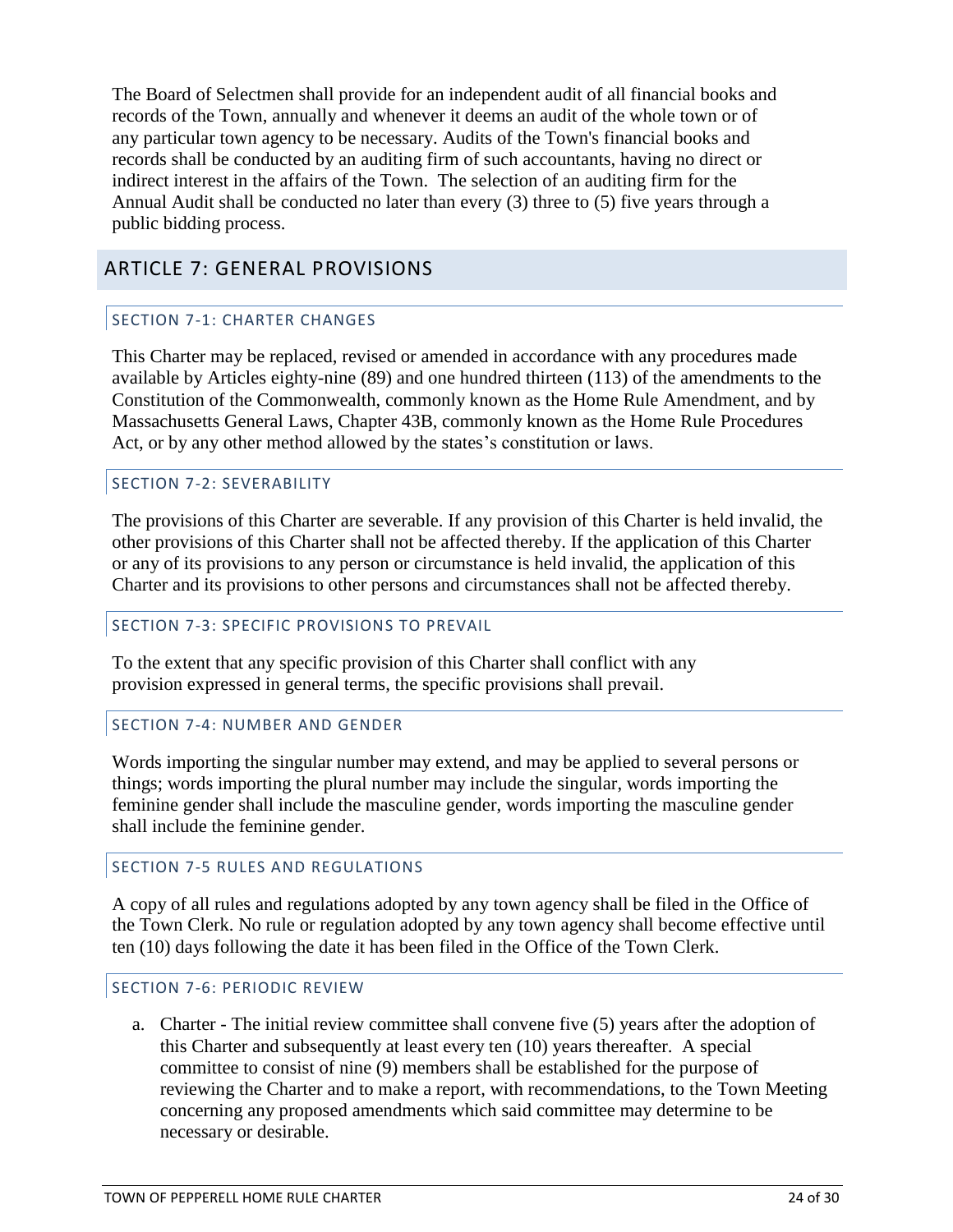The nine (9) members shall be chosen as follows:

One (1) member chosen by each of the following:

- i. School Committee
- ii. Housing Authority
- iii. Board of Library Trustees
- iv. Town Moderator
- v. Council on Aging

Two (2) members chosen by each of the following:

- i. Board of Selectmen
- ii. Finance Committee

Persons appointed by the said agencies may, but need not, be members of the agency by which they are designated. All members appointed to this committee shall be registered voters in the Town of Pepperell. The committee shall meet to organize forthwith following the final adjournment of the annual town meeting.

Priority shall be given to at least two (2) prior members of the original Charter Commission or the Charter Review Committee thereafter. Upon submission of said report and recommendations to the Town Meeting, this special committee shall be discharged.

- b. Bylaws Forthwith following the passage of this Charter and any subsequent revised Charters, a special committee of seven (7) members shall be appointed by the Board of Selectmen within thirty days following the adoption of this Charter and any subsequent revised charters to revise the by-laws of the Town to fully implement the provisions of this Charter. The said Committee shall submit a report and recommendations to the Town Meeting for adoption by a warrant article at the Annual Town Meeting held in the year following the year in which this Charter or revised Charter is adopted.
- c. Copies of the said by-laws and this Charter shall be made available in suitable form in the office of the Town Clerk. If a paper copy is requested, an amount not to exceed the actual cost per copy of reproduction may be charged.

# <span id="page-24-0"></span>SECTION 7-7: REMOVALS AND SUSPENSIONS

Except for the Town Administrator, whose removal and suspension are addressed in Article 4, Sections 4-1 and 4-4 of this Charter, any appointed officer, member of a multiple member body or employee of the Town not subject to the provisions of the state civil service law, or covered by the terms of a collective bargaining agreement which provides a different method, and whether appointed for a fixed or an indefinite term, may be suspended or removed from office, without compensation, by the appointing authority for good cause. The term cause shall include, but not be limited to the following: incapacity other than temporary illness, inefficiency, insubordination and conduct unbecoming the office.

Any appointed officer, member of a multiple member body or employee of the Town may be suspended from office by the appointing authority if such action is deemed by said appointing authority to be necessary to protect the interests of the Town. However, no suspension shall be for more than fifteen (15) days. Suspension may be coterminous with removal and shall not interfere with the rights of the officer or employee under the removal procedure given below.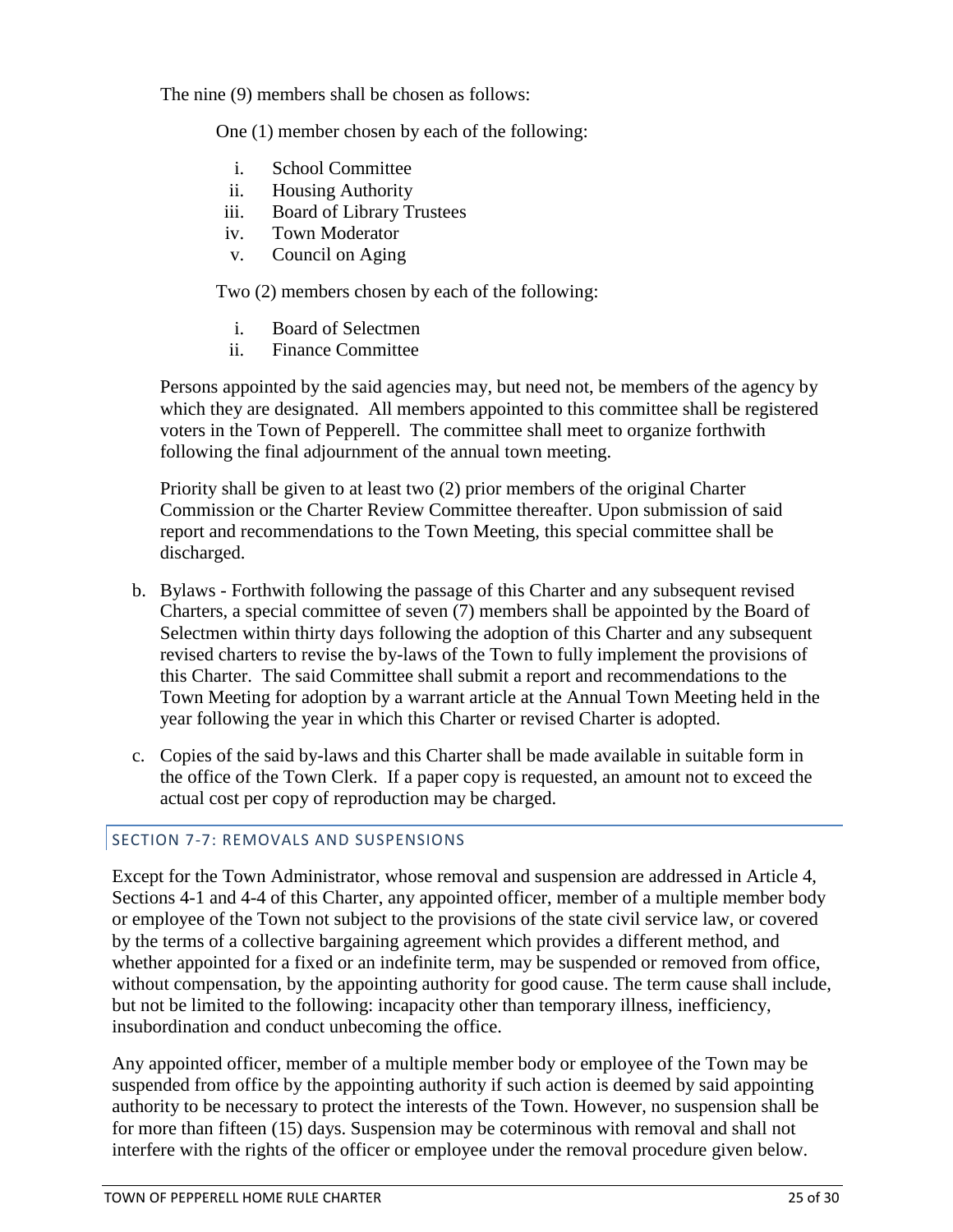The appointing authority, when removing any such officer, member of a multiple member body or employee of the Town, shall act in accordance with the following procedure:

- a. A written notice of the intent to remove and a statement of the cause or causes thereof, shall be delivered in hand, or by registered mail, return receipt requested, or by any other service providing proof of delivery, to the last known address of the person sought to be removed.
- b. Within five (5) days following delivery of such notice, the officer, member of a multiple member body or employee of the Town may request a public hearing, and may be represented by counsel at such hearing. He or she shall be entitled to present evidence, call witnesses and to question any witness at the hearing.
- c. Within ten (10) days after the public hearing is adjourned, or if the officer, member of a multiple member body or employee of the Town fails to request a public hearing, within fifteen (15) days after delivery of the notice of intent to remove, the appointing authority shall take final action, either removing the officer, member of the multiple member body or employee of the Town or notifying such person that the notice is rescinded. Failure of the appointing authority to take any action within the time periods as stated in this section shall be deemed a rescission of the original notice and the officer, member of a multiple member body or employee of the Town shall, forthwith, be reinstated.

Nothing in this section shall be construed as granting a right to such a hearing when a person who has been appointed for a fixed term is not reappointed when the extant term expires.

# <span id="page-25-0"></span>SECTION 7-8: PROCEDURES GOVERNING MULTIPLE MEMBER BODIES

- a. Meetings All multiple member bodies shall meet regularly at such times and public places within the Town as they may by their own rules prescribe. Times and places for all regularly scheduled meetings shall be posted on the Town bulletin board. Special meetings of any multiple member bodies shall be held on the call of the respective chairperson or by one-third of the members thereof by suitable written notice delivered to the residence, place of business, or by email of each member and shall be posted on the Town bulletin board at least forty-eight (48) hours in advance of the time set. Except as authorized by law, all meetings of all multiple member bodies shall be open and public. All meetings shall be held in places to which members of the public have a convenient access.
- b. Rules and Journal Each multiple member body shall determine its own rules and order of business unless otherwise provided by this Charter, M.G.L, or by by-law and shall provide for the keeping of a journal of its proceedings. These rules and journals shall be public records, and shall be kept available for public inspection.
- c. Voting Except on procedural matters all votes of all multiple member bodies shall be a call of the roll and the vote of each member shall be recorded in the journal, provided, however, that if the vote is unanimous only that fact need be recorded.
- d. Quorum A majority of the members of the multiple member body shall constitute a quorum.
- e. Filling of Vacancies Whenever a vacancy shall occur in the membership of an appointed multiple member body the remaining members shall forthwith give written notice of such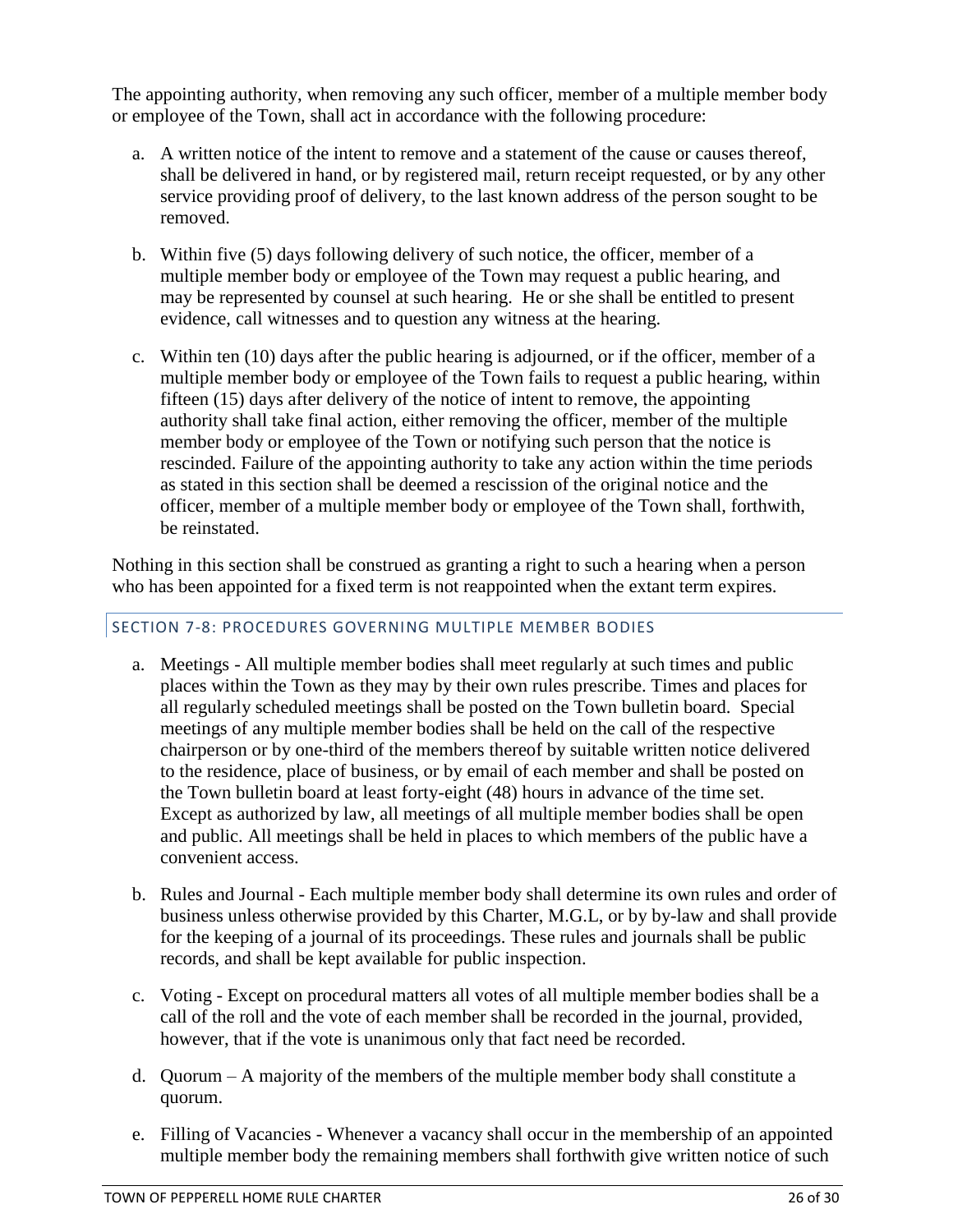vacancy to the appointing authority. If, at the expiration of thirty (30) days following the delivery of such notice to the appointing authority said appointing authority has not appointed some person to fill the vacancy the remaining members of the multiple member body shall fill such vacancy for the remainder of any unexpired term by majority vote of the remaining members.

# <span id="page-26-0"></span>SECTION 7-9: NOTICE OF VACANCIES

Unless otherwise provided by by-law, whenever-a vacancy occurs in any town office, position or employment, or whenever by reason of a pending retirement or expiration of a fixed term a vacancy can be anticipated, the appointing authority shall forthwith cause public notice of such vacancy to be advertised for two (2) weeks, posted on the Town bulletin board in the Town Hall for not less than fourteen (14) days and if available, on the official Town website and local cable access station for the duration of the posting. Such notice shall contain a description of the duties of the office, position or employment and a listing of the necessary or desirable qualifications to fill the office, position or employment. No permanent appointment to fill such office, position, or employment shall be effective until twenty-one (21) days following the date such notice was initially advertised in a local publication to permit reasonable consideration of all applicants. This section shall not apply to positions covered by the civil service law and rules.

# <span id="page-26-1"></span>SECTION 7-10: LOSS OF OFFICE, EXCESSIVE ABSENCE

If any person appointed to serve as a member of a multiple member body shall fail to attend four (4) or more consecutive meetings, or one half or more of all the meetings of such body held in one calendar year, the remaining members of the multiple member body may, by a majority vote of the remaining members of the multiple member body, declare the office to be vacant, provided, however, that not less than ten (10) days prior to the date said vote is scheduled to be taken, the body has given in hand, or mailed, by registered mail, return receipt requested, or by any other service providing proof of delivery, notice of such proposed or pending vote to the last known address of such person.

# <span id="page-26-2"></span>SECTION 7-11: TERMS OF OFFICE

Notwithstanding any other provision of this Charter which may appear to be to the contrary, whenever a person after having served for the initial term of years in a full time appointed town office, including, but not limited to the offices of Town Clerk, Town Accountant and Town Treasurer-Collector, is reappointed to the same office to succeed herself/himself, such reappointment shall be for an indefinite term not subject to further periodic reappointment, provided however, that the reappointment provision shall apply only to those incumbents in such offices who have been reappointed at least once, and the reappointment provision shall expire upon the vacating of office of any such incumbents. All such offices shall be subject to removal and/or suspension in accordance with the procedures of Section 7-7 of this Charter.

# <span id="page-26-4"></span><span id="page-26-3"></span>ARTICLE 8: TRANSITIONAL PROVISIONS

#### SECTION 8-1 CONTINUATION OF EXISTING GOVERNMENT:

In General - All General Laws, special laws, town by-laws, town meeting votes, and rules and regulations of or pertaining to the Town that are in force when this Charter takes effect and not specifically or by implication repealed hereby, shall continue in full force and effect until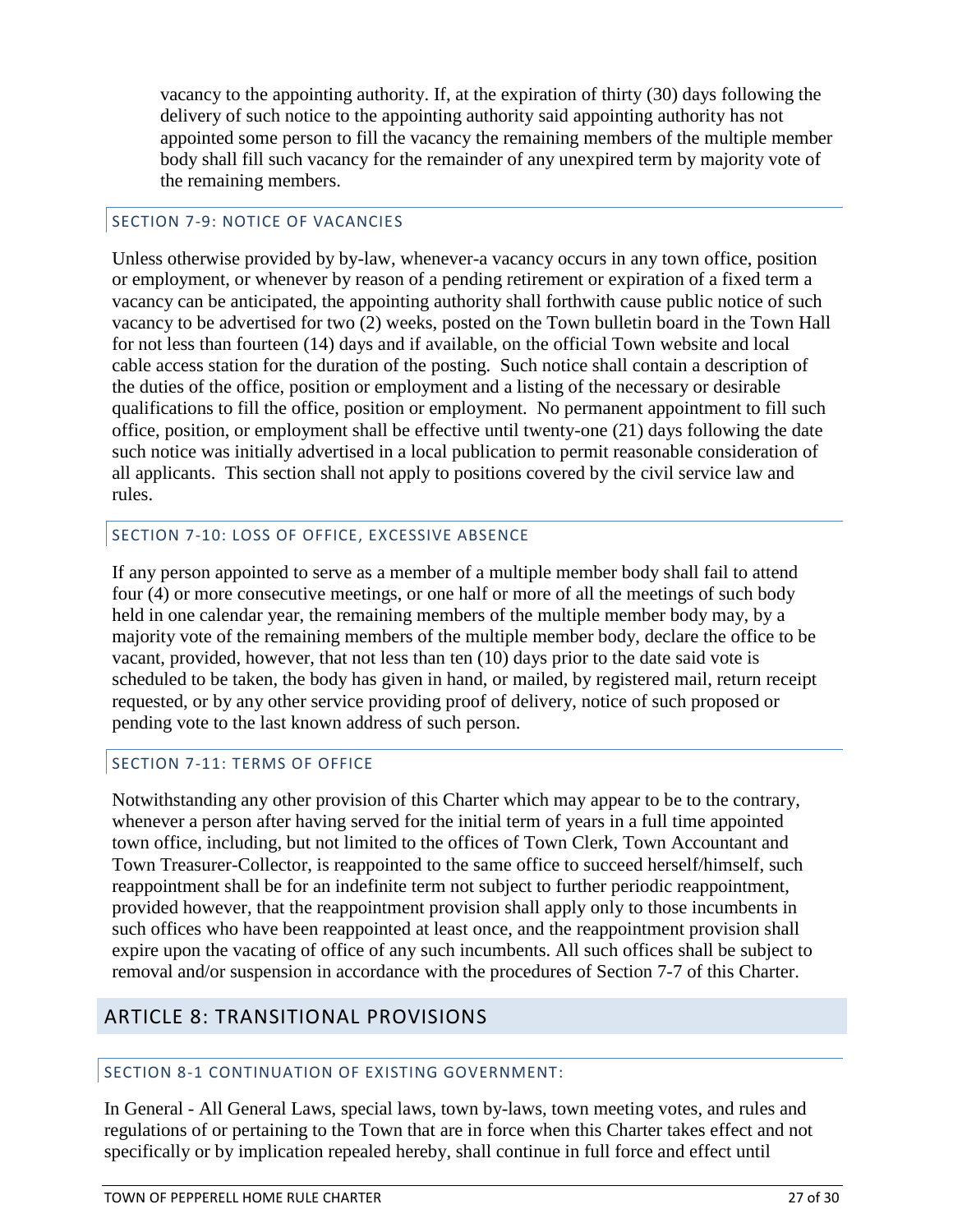amended or repealed or rescinded by due course of law or until they expire by their own limitation.

#### <span id="page-27-0"></span>SECTION 8-2 CONTINUATION OF GOVERNMENT:

All town agencies shall continue to perform their duties until reappointed, or reelected, or until successors to their respective positions are duly appointed or elected, or until their duties have been transferred and assumed by another town agency. Where provisions of this Charter conflict with provisions of town bylaws, rules, regulations and special acts and acceptancesof General Laws, the Charter provisions shall govern. All provisions of town bylaws, rules, regulations, orders and special acts not superceded by this Charter shall remain in force.

#### <span id="page-27-1"></span>SECTION 8-3 TIME OF TAKING EFFECT:

This Charter shall become fully effective upon its approval by the voters, except as otherwise provided in this section:

- a. The incumbents of the following offices, including those elected at the same election at which this Charter is adopted, to wit; the Town Treasurer/Collector, Town Clerk and Tree Warden which offices prior to the adoption of this Charter were filled by election, shall continue to serve in their respective offices for the duration of the term for which they were elected. Upon the expiration of such term, or if a vacancy in any such office should sooner occur, such office shall be filled in the manner provided in this Charter.
- b. Forthwith following the election at which this Charter is adopted the Board of Selectmen shall in the manner provided in Section 3-1 (f) (but such authority to include other offices now filled by election as enumerated in (a) above) provide for the coordination in the most orderly and expeditious manner possible of all steps necessary and proper to implement the provisions of this Charter.
- c. The Town Administrator is to be afforded a reasonable period of time within which to assimilate to the office all of the functions contemplated by the said section 4-2. It is further the intention of the Charter that all town agencies shall cooperate with the office of the Town Administrator in the transfer of powers, duties and responsibilities and in the establishment of the office.
- d. All incumbent officers, board members and commission members shall continue to hold the office to which they were elected or appointed for the term for which they were elected or appointed and until their successors hereunder have been elected or appointed and qualified to succeed them.
- e. The Town Administrator in office at the time of this Charter is adopted shall be retained in such position until the position becomes vacant due to resignation, retirement, removal or otherwise. At such time, the provisions relating to the selection of the Town Administrator in Article 4, section 4-1 and 4-5 shall take effect.
- f. The selection process and appointment of the initial Fire Chief shall proceed according to the following timeline and procedure:
	- i. No sooner than twenty-nine months (29) but no later than thirty-one (31) months from the acceptance of this Charter by the Town of Pepperell, the Board of Selectmen shall appoint a 7 member Search Committee for the position of Fire Chief. Said Search Committee shall be chaired by the Town Administrator and must be comprised of the following: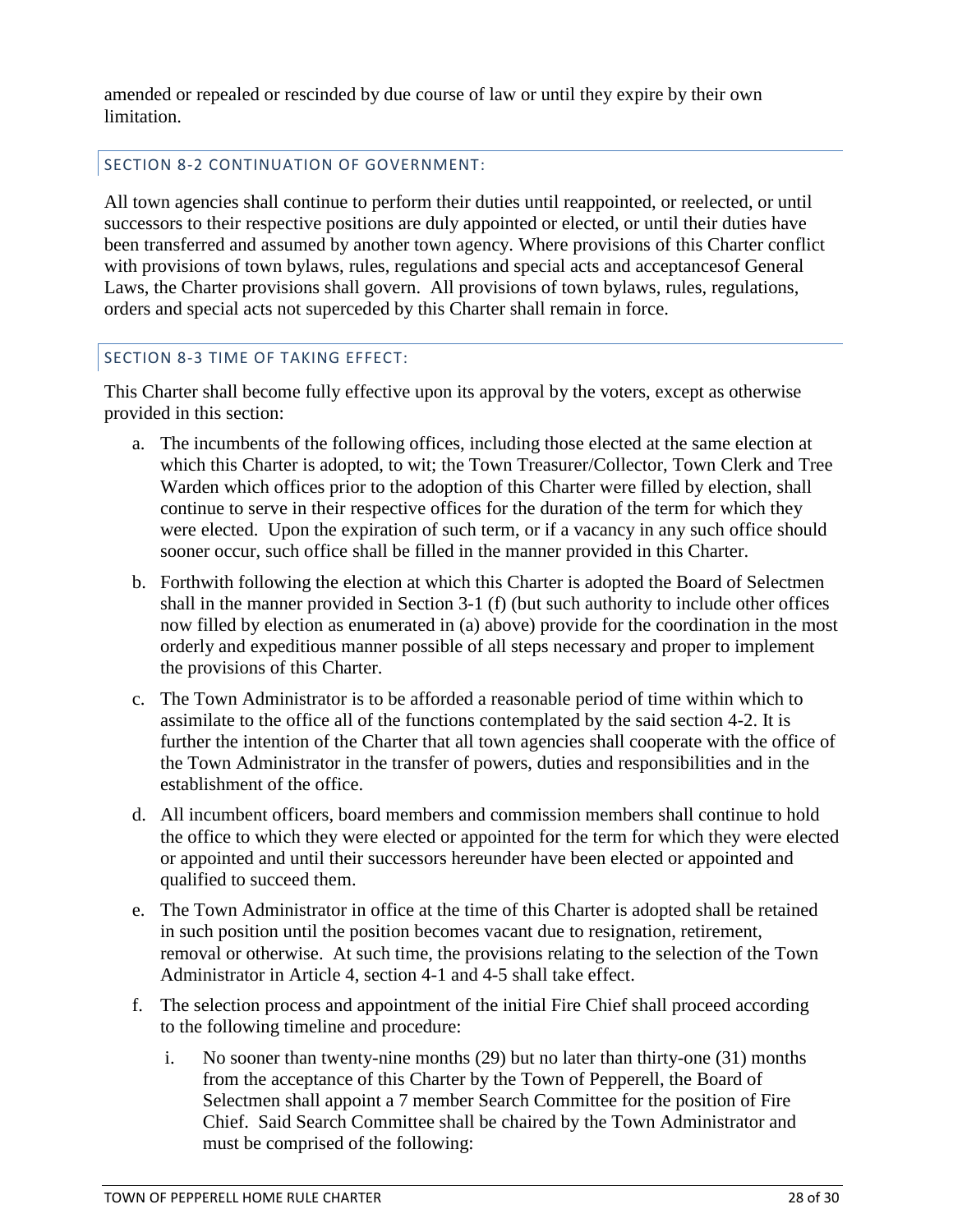- Town Administrator
- Police Chief
- Pepperell Volunteer Firefighter (not to include a member of the Board of Fire Engineers that has served in this capacity at any time during the previous three (3) calendar years)
- Pepperell Paramedic/EMT(not to include a member of the Board of Fire Engineers that has served in this capacity at any time during the previous three (3) calendar years)
- Communications Director
- D.P.W. Director
- Resident At-Large (must be a registered voter in the Town of Pepperell)

The Board of Selectmen is to solicit applications from town residents to serve as the Resident At-Large Representative on the search Committee no later than twenty-eight (28) months following the adoption of the Town Charter.

- ii. The Search Committee is to provide a full list of candidates that were considered for this position, as required by the Public Records Law, in a report to the Board of Selectmen. The Search Committee shall recommend no more than two (2) candidates to the Board of Selectmen for appointment or may recommend only one (1) candidate if voted by a unanimous vote of the Committee. This recommendation shall be made to the Board of Selectmen no later than thirty-four (34) months from the adoption of this Charter by the Town of Pepperell. The Board of Selectmen must make an appointment of a Fire Chief no later than thirty-five (35) months following the acceptance of this Charter by the Town of Pepperell with the understanding that the Fire Chief position will be filled no later than thirty-six (36) months from the acceptance of this Charter by the Town of Pepperell. The exact starting date may be delayed for up to two (2) months to accommodate any transition of staff.
- iii. The initial appointment for the Fire Chief is not to exceed twenty-four (24) months but in any situation, the term cannot exceed the five (5) year anniversary of the acceptance of this Charter by the Town of Pepperell. The Board of Selectmen may appoint the Fire Chief to a longer term after the five (5) year Charter review is complete and along with any action by the town meeting on any recommendation related to this position. If no recommendation is made nor action taken by the town meeting regarding the Fire Chief position following the initial five (5) year review of the Charter, the Board of Selectmen can then proceed with renewal or appointment.
- g. Upon the taking of the office of the Fire Chief, the terms of all members of the Board of Fire Engineers shall be terminated, and the Board of Fire Engineers abolished.